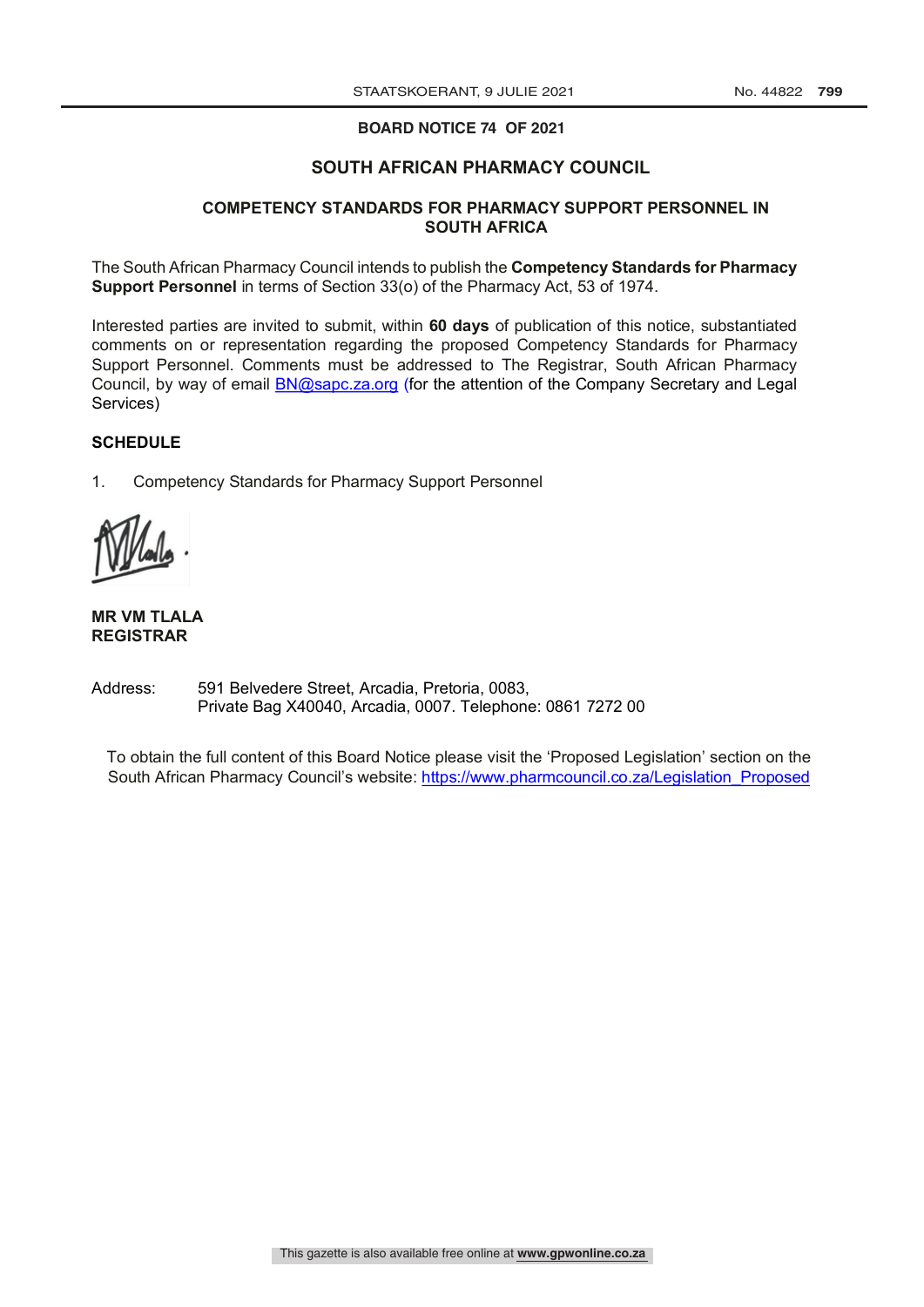

# COMPETENCY STANDARDS FOR PHARMACY SUPPORT PERSONNEL IN SOUTH AFRICA

| 1.                                                                     |  |
|------------------------------------------------------------------------|--|
| 2.                                                                     |  |
| 3.                                                                     |  |
| 4.                                                                     |  |
| 5.                                                                     |  |
| 6.                                                                     |  |
| SUMMARY OF COMPETENCY STANDARDS FOR PHARMACY SUPPORT PERSONNEL 6<br>7. |  |
|                                                                        |  |
| DOMAIN 2: SAFE AND RATIONAL USE OF MEDICINES AND MEDICAL DEVICES  11   |  |
|                                                                        |  |
|                                                                        |  |
|                                                                        |  |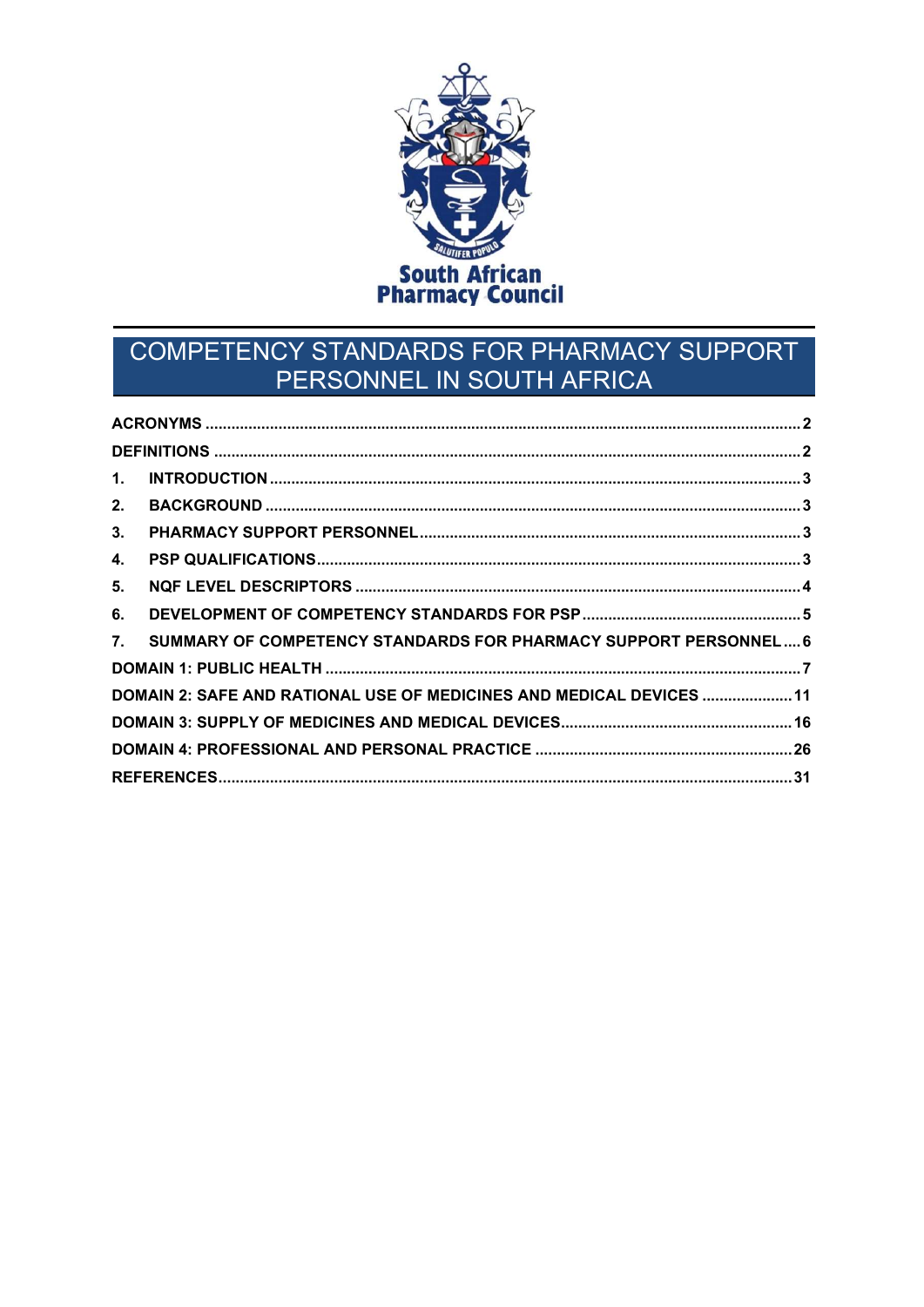#### ACRONYMS

| <b>CPD</b>   | Continuing professional development                  |
|--------------|------------------------------------------------------|
| EML          | <b>Essential Medicines List</b>                      |
| <b>FIP</b>   | International Pharmaceutical Federation              |
| <b>HEQSF</b> | <b>Higher Education Qualifications Sub-framework</b> |
| <b>NQF</b>   | <b>National Qualifications Framework</b>             |
| <b>OQSF</b>  | <b>Occupational Qualifications Sub-framework</b>     |
| <b>PAB</b>   | Pharmacist's Assistant (basic)                       |
| <b>PAPB</b>  | Pharmacist's Assistant (post-basic)                  |
| <b>PHC</b>   | <b>Primary Health Care</b>                           |
| <b>PSP</b>   | <b>Pharmacy Support Personnel</b>                    |
| PT           | <b>Pharmacy Technician</b>                           |
| <b>SAQA</b>  | South African Qualifications Authority               |
| <b>SFAP</b>  | Sub-framework assignment pending                     |
| <b>SOP</b>   | Standard operating procedure                         |
| <b>STG</b>   | Standard treatment guidelines                        |
|              |                                                      |

### **DEFINITIONS**

Agent of a patient: person nominated, either formally or informally, by the patient to collect medicines and accept information pertaining to a particular patient provided that the pharmacist is satisfied that patient safety, confidentiality and medicine quality is maintained and the patient has provided written consent.

Behavioural competency: Typical behaviour observed when effective performers apply motives, traits or skills to job-relevant tasks.

Caregiver: a person who has accepted responsibility for looking after a patient provided that the pharmacist is satisfied that patient safety, confidentiality and medicine quality is maintained and the patient has provided written consent.

Competence: Ability to carry out a job or task. The evaluation of competence is based on the exit level outcomes (ELO) developed for the pharmacy profession.

Competency: A quality or characteristic of a person related to effective or superior performance. Competency consists of aspects such as attitudes, motives, traits and skills.

Continuing professional development (CPD): A process by which registered persons continually ensure and enhance their competence throughout their professional careers. CPD encompasses a range of activities including continuing education and supplementary training.

Domain: Represents an organised cluster of competencies within a framework and the domains, with associated competencies.

GxP: A general term for quidelines for good manufacturing, clinical, laboratory, storage or distribution practices.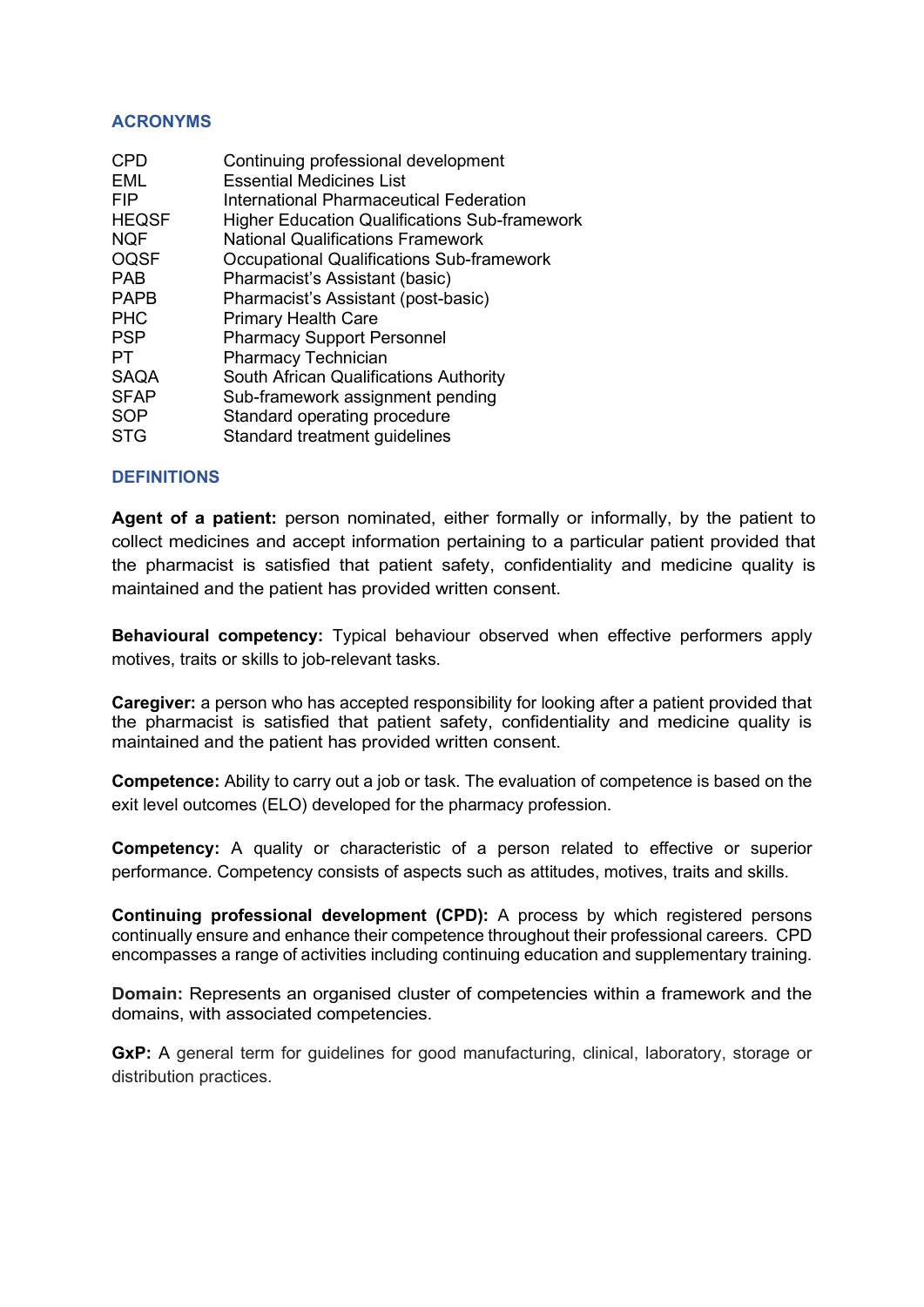#### 1. INTRODUCTION

The South African Pharmacy Council is committed to its mandate to ensure that pharmacists and pharmacy support personnel have the necessary knowledge and skills to deliver the best possible pharmaceutical services to the people of South Africa. This is achieved by monitoring trends in education and practice, both nationally and internationally.

In recent years, competency mapping has been identified as a way of ensuring that pharmacy professionals are equipped with the specific skills, knowledge, abilities and behaviours that are needed to work effectively.

#### 2. BACKGROUND

In 2018, the South African Pharmacy Council published Competency Standards for Pharmacists<sup>1</sup>. Competence Standards had been developed and used as the basis for pharmacy education and practice since 2006. Internationally however a further aspect was identified and incorporated into both education and practice of health care professionals, namely behaviours. The FIP Global Competency Framework (2012)<sup>2</sup> included behavioural competencies that were used, together with other documents, to develop unique competency standards for South African pharmacists, considering the needs and characteristics of pharmacy practice in various practice settings.

The Competency Standards<sup>1</sup> for pharmacists are currently used in the internship examination to guide examiners and interns in the evaluation of the intern's competence in applying the standards in practice. They also form the basis of Continuing Professional Development activities and are used in the online CPD recording process.

It is important to note that 43 Competency Standards for pharmacists are located in six practice domains. Each Competency Standard has been specifically developed to identify competencies in three levels of practice, i.e. entry-level (caters for the first three years of practice, intermediate practice  $(3 - 7)$  years of practice) and advanced practice (more than 7 years of practice). They can therefore be used by pharmacists to identify and plan their personal and professional development.

### 3. PHARMACY SUPPORT PERSONNEL

Three categories of pharmacy support personnel (PSP) have been identified:

- Pharmacist's Assistant (basic)
- Pharmacist's Assistant (post-basic)
- Pharmacy Technician

Each category has a specific and distinct scope of practice. $3$ 

#### 4. PSP QUALIFICATIONS

In March 2020, seven qualifications were registered on the National Qualifications Framework (NQF) by the South African Qualifications Authority (SAQA). They have varying registration end-dates.

<sup>&</sup>lt;sup>1</sup> Annexure A - BN59 of 2018 – Competency Standards for Pharmacists - 20180511

<sup>2</sup> Annexure B - FIP Global Competency Framework - 2012.pdf

<sup>&</sup>lt;sup>3</sup> Annexure C - GNR.1158 of 20 November 2000 Regulation relating to the practice of pharmacy.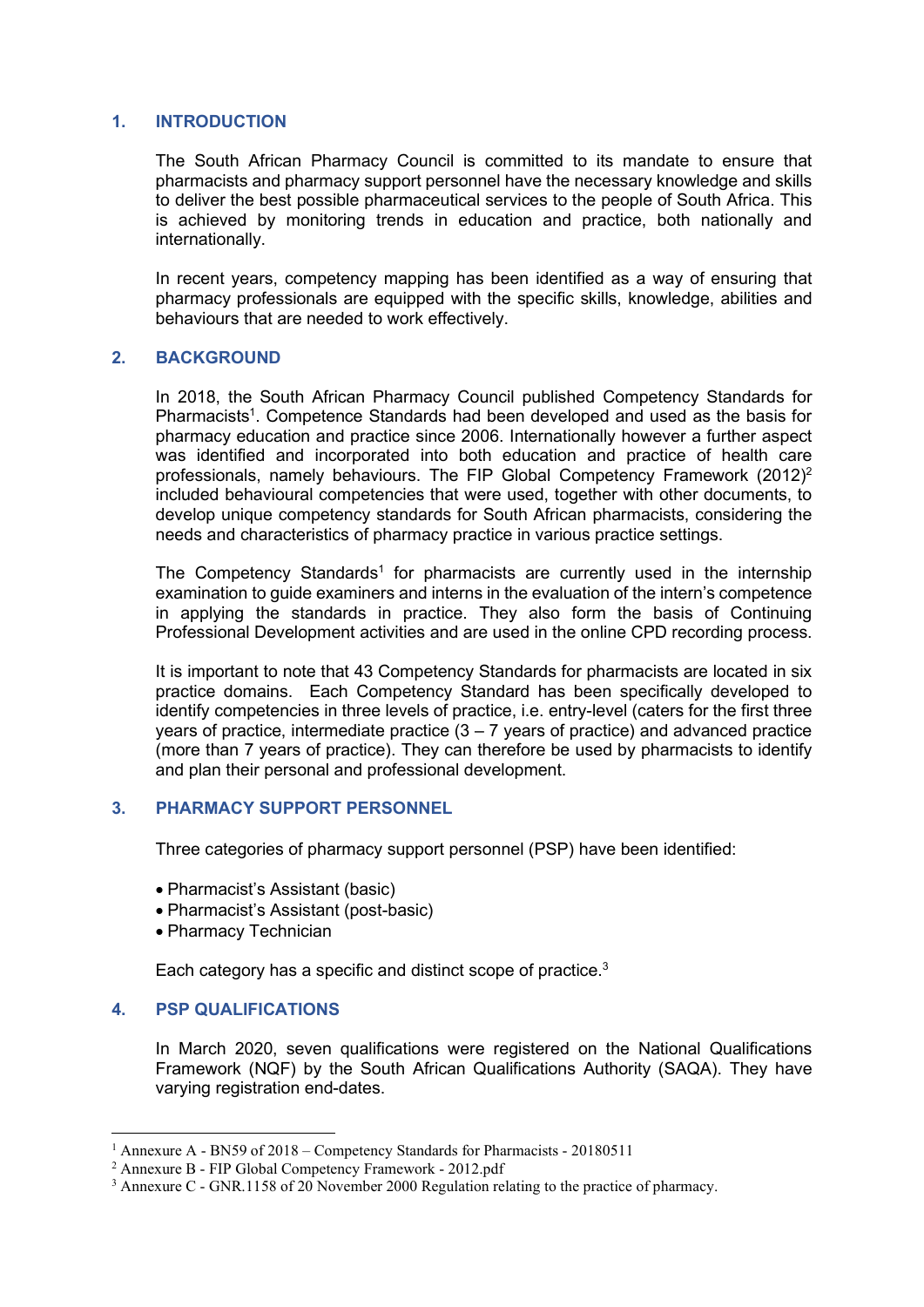| <b>Qualification Title</b>                                                  | <b>NQF Sub-</b><br><b>Framework</b> | <b>NQF level</b> | <b>PSP</b>                             |
|-----------------------------------------------------------------------------|-------------------------------------|------------------|----------------------------------------|
| National Certificate: Pharmacist<br>Assistance                              | <b>SFAP</b>                         | 3                | Pharmacist's<br>Assistant (basic)      |
| <b>Further Education and Training</b><br>Certificate: Pharmacist Assistance | <b>SFAP</b>                         | 4                | Pharmacist's<br>Assistant (post-basic) |
| Occupational Certificate:<br>Pharmacist's Assistant (Basic)                 | <b>OQSF</b>                         | 4                | Pharmacist's<br>Assistant (basic)      |
| Occupational Certificate:<br>Pharmacist's Assistant (Post-Basic)            | <b>OQSF</b>                         | 5                | Pharmacist's<br>Assistant (post-basic) |
| <b>Higher Certificate: Pharmacy</b><br>Support                              | <b>HEQSF</b>                        | 5                | N/A                                    |
| <b>Advanced Certificate: Pharmacy</b><br><b>Technical Support</b>           | <b>HEQSF</b>                        | 6                | <b>Pharmacy Technician</b>             |
| Occupational Certificate: Pharmacy<br>Technician                            | <b>OQSF</b>                         | 6                | <b>Pharmacy Technician</b>             |

Note: Each of the two qualifications for Pharmacist's Assistant (basic) and Pharmacist's Assistant (post-basic) currently fall into two NQF levels, depending on the Sub-Framework within which it is registered. This anomaly arises because of the historic decision that the scopes of practice for PSPs required qualifications at the lower NQF levels. This document, and the development of competency standards for PSP, is based on the premise that the higher NQF level is appropriate for the two qualifications, Pharmacist's Assistant (basic) and Pharmacist's Assistant (post-basic).

# 5. NQF LEVEL DESCRIPTORS<sup>4</sup>

Level descriptors indicate the type of skills and abilities developed during education at each level and can, therefore, be extrapolated into the level of responsibility that may be assigned to the person holding the qualification.

Ten categories are used to describe applied competencies for each of the ten levels of the NQF viz.

- Scope of knowledge
- Knowledge literacy
- Method and procedure
- Problem solving
- Ethics and professional practice
- Accessing, processing and managing information
- Producing and communicating of information
- Context and systems
- Management of learning
- Accountability

Although level descriptors inform the competencies that must be achieved during education, it is also important they should be consistent with the workplace requirements of appropriate occupational levels.

<sup>&</sup>lt;sup>4</sup> Annexure D – Level Descriptors for the South African National Qualifications Framework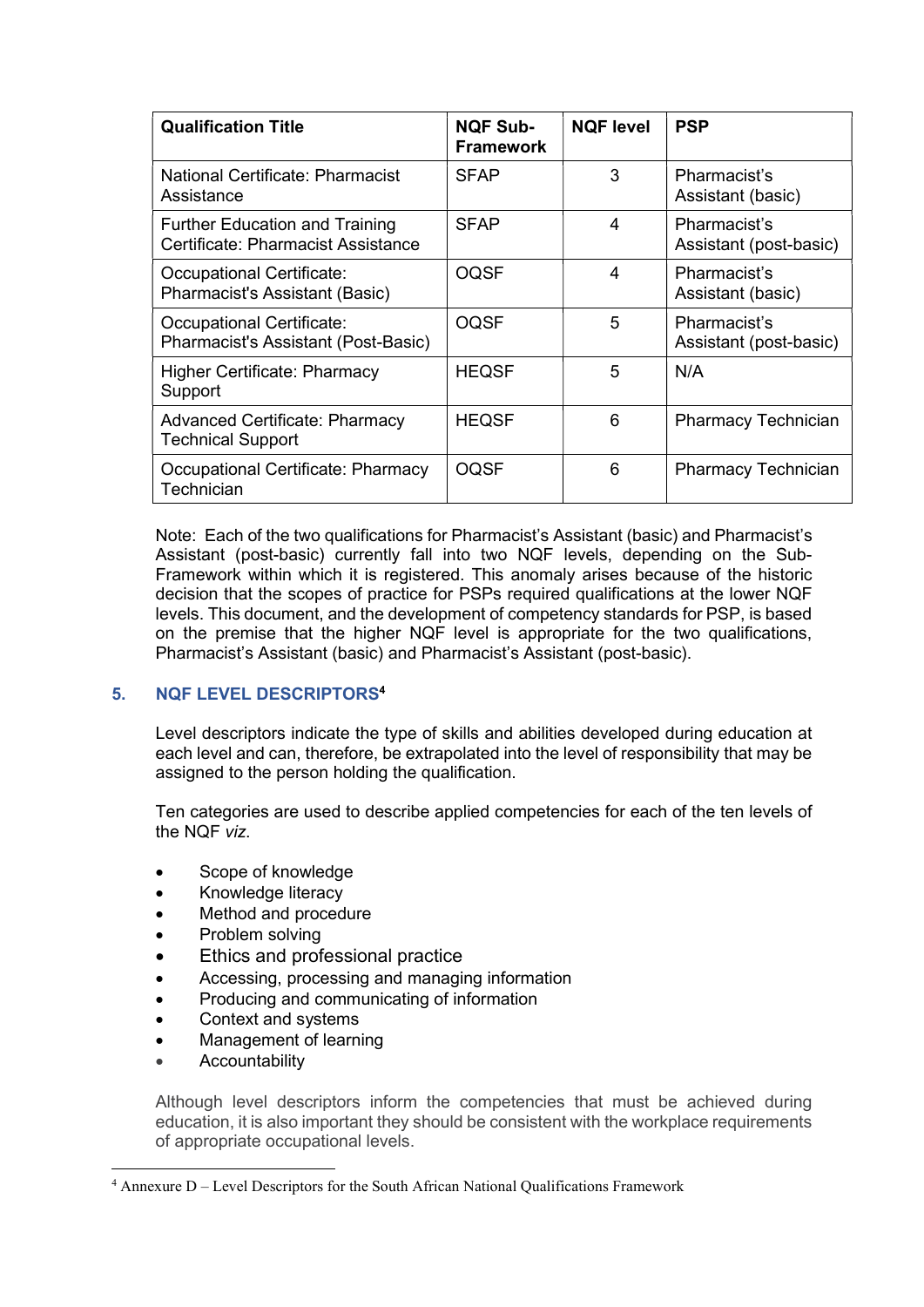For the purposes of competency standard development, the NQF level descriptors for each category of PSP must correlate with the relevant scope of practice.

Please note that the following table has been adapted to reflect an underlying assumption that the person is able to demonstrate that they have the stated competencies within the pharmacy workplace.

#### 6. DEVELOPMENT OF COMPETENCY STANDARDS FOR PSP

The following documents form the basis for the development of competency standards for each category of PSP:

- NQF level descriptors
- The scope of practice

The competency standards for pharmacists may guide the choice of domains as well as the standards, but they must be analysed in order to assess the applicability to PSP. In addition, the behavioural statements must be examined as they apply specifically to the scope of practice of pharmacists and may therefore not be suitable for PSP. In particular, the behavioural statements for entry-level pharmacists will be scrutinised.

Comparison of international competency standards for PSP is also useful to give guidance in determining both the domains and the standards.

Please note: The scopes of practice of PSP are limited. While it is possible that some enterprising PSP will rise to managerial positions, depending on the sector of pharmacy in which they work, the majority of PSP work in positions where promotion opportunities are few and far between. For this reason, the differentiation into three levels of practice for each category of PSP is not feasible. In contrast to pharmacists, therefore, only one set of competencies per category is suggested. There is however scope for personal and professional development in each category, and therefore CPD is essential.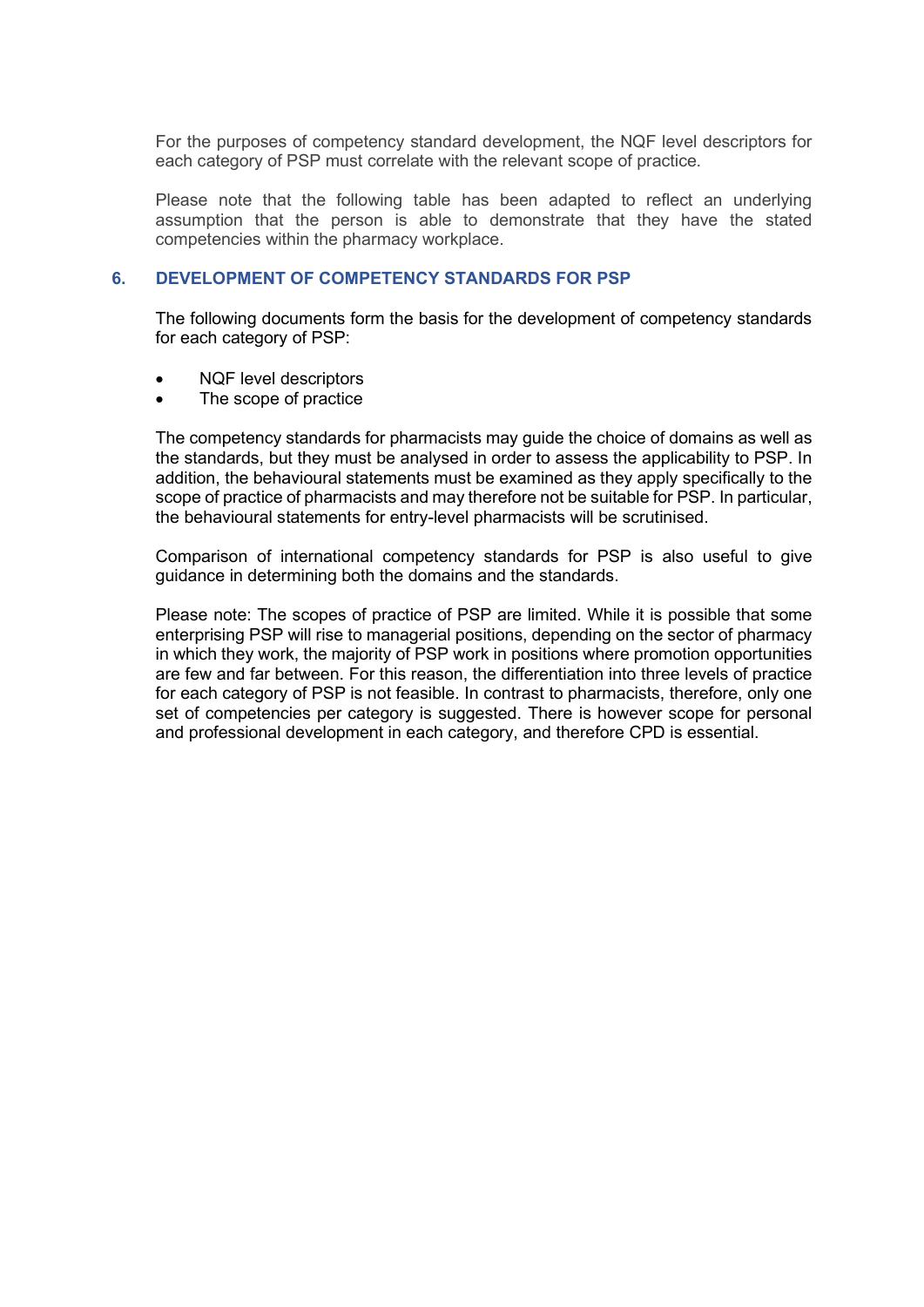### 7. SUMMARY OF COMPETENCY STANDARDS FOR PHARMACY SUPPORT PERSONNEL

| <b>DOMAIN</b>                              | <b>Competency Standard</b>                               |
|--------------------------------------------|----------------------------------------------------------|
| 1. Public health                           | 1.1<br>Promotion of health and wellness                  |
|                                            | 1.2<br>Professional advocacy                             |
|                                            | 1.3<br>Primary healthcare                                |
|                                            | 1.4<br>Performance of screening tests                    |
|                                            | 1.5<br>Disaster management                               |
| 2. Safe and rational use of medicines and  | 2.1<br>Patient consultation                              |
| medical devices                            | 2.2<br>Communication with patient, caregiver and         |
|                                            | agent of a patient                                       |
|                                            | $2.3\,$<br>Patient management                            |
|                                            | 2.4<br>Medicines and medical devices safety              |
|                                            | $2.5\,$<br>Sale of Schedule 1 and Schedule 2             |
|                                            | medicines                                                |
| 3. Supply of medicines and medical devices | 3.1<br>Medicine production according to GxP              |
|                                            | 3.2<br>Packaging and repackaging                         |
|                                            | 3.3<br>Distribution and control of stock                 |
|                                            | 3.4<br>Receiving orders                                  |
|                                            | 3.5<br>Ordering of medicines and scheduled<br>substances |
|                                            |                                                          |
|                                            | 3.6<br>General housekeeping and administrative           |
|                                            | tasks in the pharmacy                                    |
|                                            | 3.7<br>Medicine dispensing                               |
|                                            | 3.8<br>Compounding                                       |
| Professional and personal practice<br>4.   | 4.1<br>Patient-centred care                              |
|                                            | 4.2<br>Professional practice                             |
|                                            | 4.3<br>Ethical and legal practice                        |
|                                            | 4.4<br>Continuing professional development               |
|                                            | 4.5<br>Leadership                                        |
|                                            | 4.6<br>Collaborative practice                            |
|                                            | 4.7<br>Self-management                                   |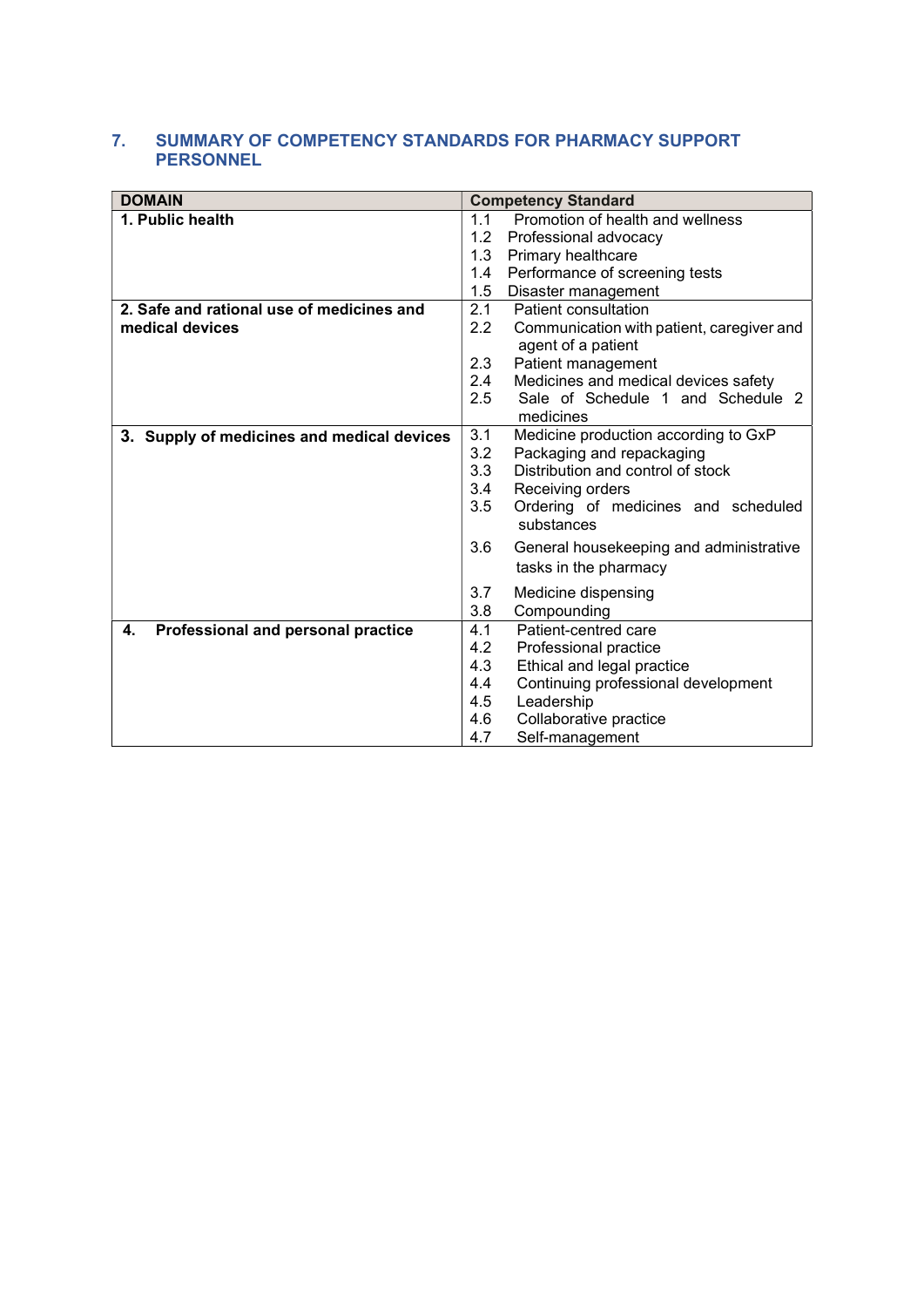# DOMAIN 1: PUBLIC HEALTH

### **INTRODUCTION**

Domain 1 covers public health and includes competencies that are required in both the public and private healthcare sectors to promote health and wellness through the provision of healthcare information and education to the public and other members of the healthcare team.

The domain covers competencies that are required to promote health and performing screening tests.

The public health domain competencies are:

- 1.1 Promotion of health and wellness
- 1.2 Professional advocacy
- 1.3 Primary healthcare
- 1.4 Performance of screening tests
- 1.5 Disaster management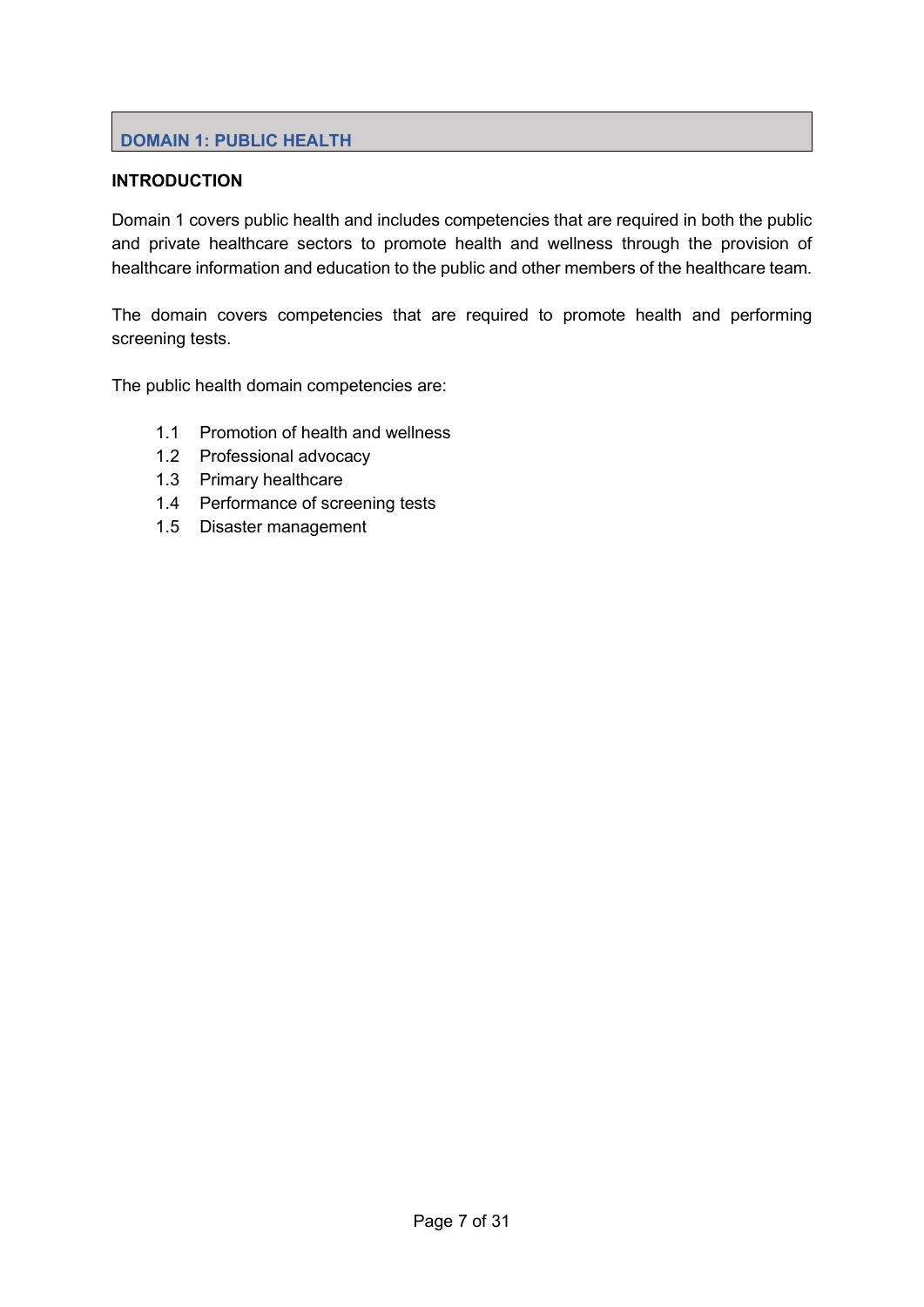|                                                                     | <b>DOMAIN 1: PUBLIC HEALTH</b>                      |                    |                                                                                                        |     |                                                                                                  |                            |                                                                                                                              |  |  |  |  |  |  |
|---------------------------------------------------------------------|-----------------------------------------------------|--------------------|--------------------------------------------------------------------------------------------------------|-----|--------------------------------------------------------------------------------------------------|----------------------------|------------------------------------------------------------------------------------------------------------------------------|--|--|--|--|--|--|
|                                                                     |                                                     |                    | <b>BEHAVIOURAL STATEMENTS</b>                                                                          |     |                                                                                                  |                            |                                                                                                                              |  |  |  |  |  |  |
|                                                                     | <b>COMPETENCIES</b>                                 | <b>Item</b><br>no. | <b>Pharmacist's Assistant (basic)</b>                                                                  |     | <b>Pharmacist's Assistant</b><br>(post-basic)                                                    | <b>Pharmacy Technician</b> |                                                                                                                              |  |  |  |  |  |  |
| Promotion of health and<br>1.1<br>wellness<br>(Indirect and direct) |                                                     | 1.1.1              | Promote basic hygiene and $($ b $)$<br>(a)<br>infection control in line with the<br>scope of practice. |     | Promote basic hygiene<br>and $(c)$<br>infection control in line with the<br>scope of practice.   |                            | Promote basic hygiene and<br>infection control in line with the<br>scope of practice.                                        |  |  |  |  |  |  |
|                                                                     | supervision)                                        | 1.1.2              | (a)<br>Promote healthy lifestyles.                                                                     | (b) | Promote healthy lifestyles and<br>preventative health education.                                 | (c)                        | Promote healthy lifestyles and<br>preventative health education.                                                             |  |  |  |  |  |  |
|                                                                     |                                                     | 1.1.3              | N/A                                                                                                    | (b) | Participate in health education of $(c)$<br>the community.                                       |                            | Identify and participate in the<br>health education needs of the<br>community.                                               |  |  |  |  |  |  |
|                                                                     |                                                     | 1.1.4              | N/A                                                                                                    | (b) | Participate in community health<br>projects, after consultation with<br>the pharmacist.          | (c)                        | Initiate<br>participate<br>and<br>in in<br>community health<br>projects,<br>after consultation<br>with<br>the<br>pharmacist. |  |  |  |  |  |  |
|                                                                     |                                                     | 1.1.5              | N/A                                                                                                    |     | N/A                                                                                              | (c)                        | deficiencies<br>Identify<br>and<br>conduct<br>programmes<br>to<br>address health deficiencies in<br>the community.           |  |  |  |  |  |  |
|                                                                     |                                                     | 1.1.6              | N/A                                                                                                    | (b) | Provide<br>information<br>communicable<br>and<br>non-<br>communicable diseases.                  | on $(c)$                   | Provide<br>information<br><b>on</b><br>communicable<br>and<br>non-<br>communicable diseases.                                 |  |  |  |  |  |  |
|                                                                     | 1.2 Professional advocacy<br>(Indirect supervision) | 1.2.1              | N/A                                                                                                    | (b) | Participate as a Pharmacist's $(c)$<br>Assistant (post-basic) within the<br>PHC healthcare team. |                            | Participate<br>Pharmacy<br>as a<br>Technician within<br>the<br><b>PHC</b><br>healthcare team.                                |  |  |  |  |  |  |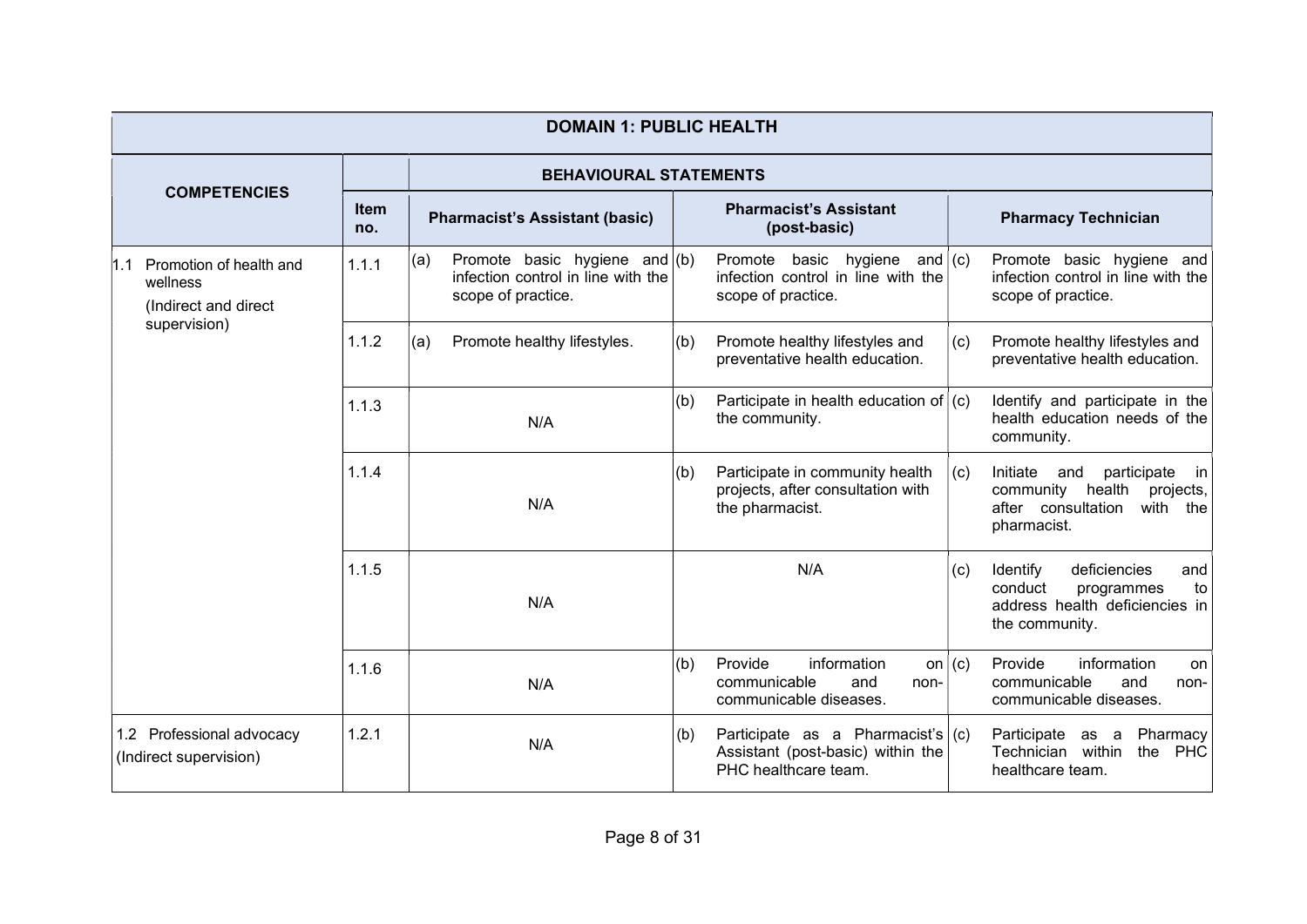| 1.3 Primary healthcare<br>(Indirect and direct supervision) | 1.3.1 | N/A | (b) | Encourage lifestyle changes that<br>may prevent communicable and<br>non-communicable diseases and<br>refer to the pharmacist where<br>necessary. | (c) | Encourage lifestyle changes<br>that<br>prevent<br>may<br>communicable<br>and<br>non-<br>communicable diseases and<br>refer to the pharmacist where<br>necessary.                  |
|-------------------------------------------------------------|-------|-----|-----|--------------------------------------------------------------------------------------------------------------------------------------------------|-----|-----------------------------------------------------------------------------------------------------------------------------------------------------------------------------------|
|                                                             | 1.3.2 | N/A | (b) | Advise consumers on self-care $(c)$<br>and, when necessary, refer them<br>to the pharmacist.                                                     |     | Advise consumers on self-care<br>and, when necessary, refer<br>them to the pharmacist.                                                                                            |
| 1.4 Performance of screening<br>tests (direct supervision)  | 1.4.1 | N/A |     | N/A                                                                                                                                              | (c) | Explain the procedure to the<br>patient.                                                                                                                                          |
|                                                             | 1.4.2 | N/A | N/A |                                                                                                                                                  | (c) | Obtain<br>written<br>informed<br>patient's consent to conduct<br>test.                                                                                                            |
|                                                             | 1.4.3 | N/A | N/A |                                                                                                                                                  | (c) | Document the patient history<br>including medication used for<br>any co-morbidities.                                                                                              |
|                                                             | 1.4.4 | N/A |     | N/A                                                                                                                                              | (c) | Perform the screening test<br>according to SOP.                                                                                                                                   |
|                                                             | 1.4.5 | N/A |     | N/A                                                                                                                                              | (c) | Document and record the result<br>of the test, together with details<br>of the test equipment, batch<br>number and advice/referral<br>given according to relevant<br>legislation. |
|                                                             | 1.4.6 | N/A |     | N/A                                                                                                                                              | (c) | Refer the patient to pharmacist<br>for interpretation of the results.                                                                                                             |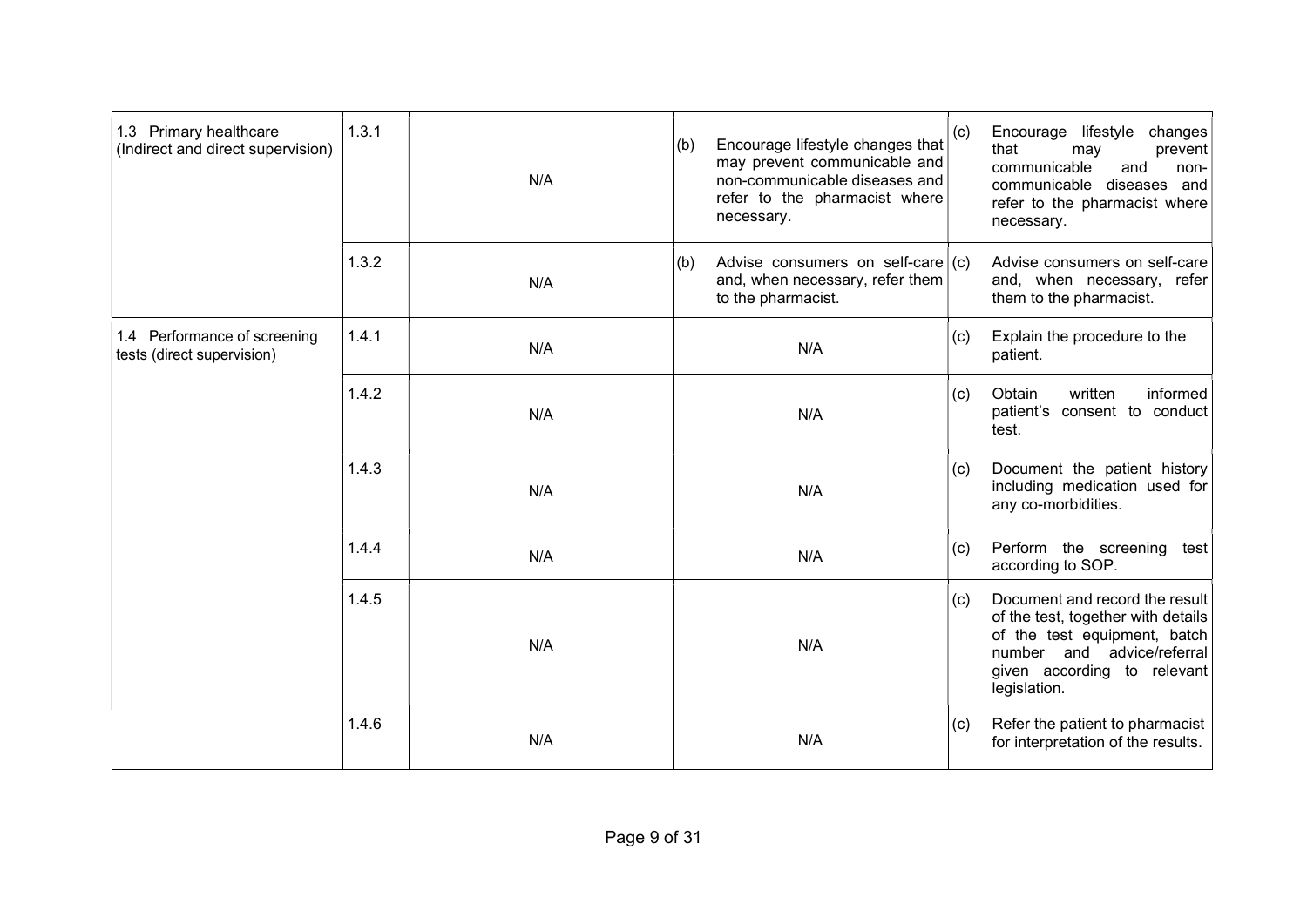| 1.5 Disaster management<br>1.5.1<br>(Indirect and direct supervision) | Assist in the implementation of $(6)$<br>(a)<br>any disaster management plan<br>according to the relevant scope<br>of practice. | Assist in the implementation of any $ (c) $<br>disaster<br>plan<br>management<br>according to the relevant scope of<br>practice. | Assist in the implementation of<br>any disaster management plan<br>according to the relevant scope<br>of practice. |
|-----------------------------------------------------------------------|---------------------------------------------------------------------------------------------------------------------------------|----------------------------------------------------------------------------------------------------------------------------------|--------------------------------------------------------------------------------------------------------------------|
|-----------------------------------------------------------------------|---------------------------------------------------------------------------------------------------------------------------------|----------------------------------------------------------------------------------------------------------------------------------|--------------------------------------------------------------------------------------------------------------------|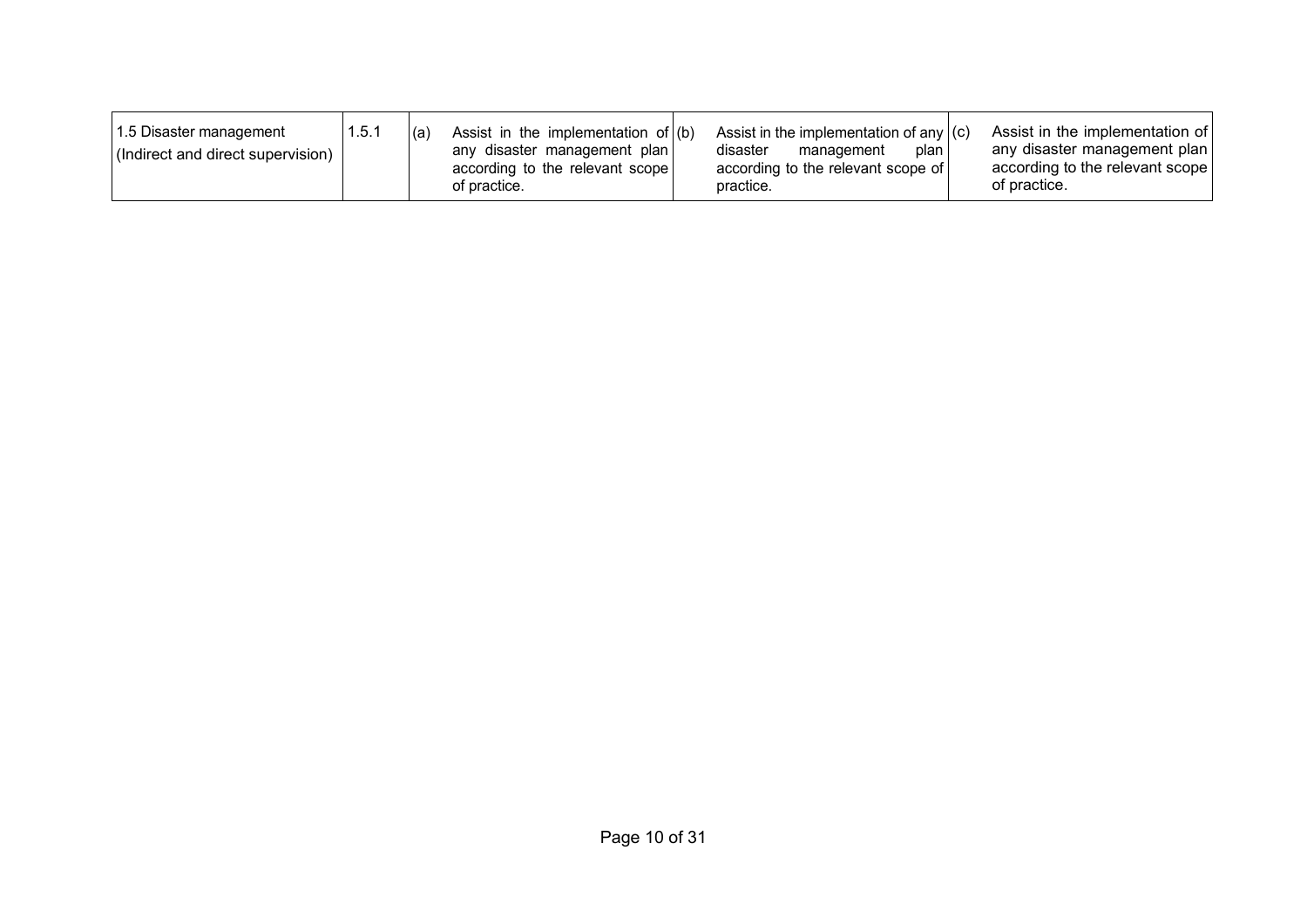# DOMAIN 2: SAFE AND RATIONAL USE OF MEDICINES AND MEDICAL DEVICES

## **INTRODUCTION**

Domain 2 covers the rational use of medicines, a concept adopted by the World Health Organisation (WHO), which advocates that patients receive medicines and medical devices that are:

- appropriate to their clinical needs;
- in doses that meet individual requirements;
- for an adequate period of time; and
- cost-effective for the patient and community.

In the domain of safe and rational use of medicines and medical devices, effective verbal and non-verbal methods of communication with patients and other healthcare professionals, are essential competencies. This domain also encompasses activities such as patient consultation, referring to the pharmacist when necessary and sale of Schedule 1 and Schedule 2 medicines according to relevant scopes of practice.

The competencies required in the domain for the safe and rational use of medicines and medical devices are:

- 2.1 Patient consultation
- 2.2 Communication with patient, caregiver and agent of a patient Patient medicines review and management
- 2.3 Patient management
- 2.4 Medicines and medical devices safety
- 2.5 Sale of Schedule 1 and Schedule 2 medicines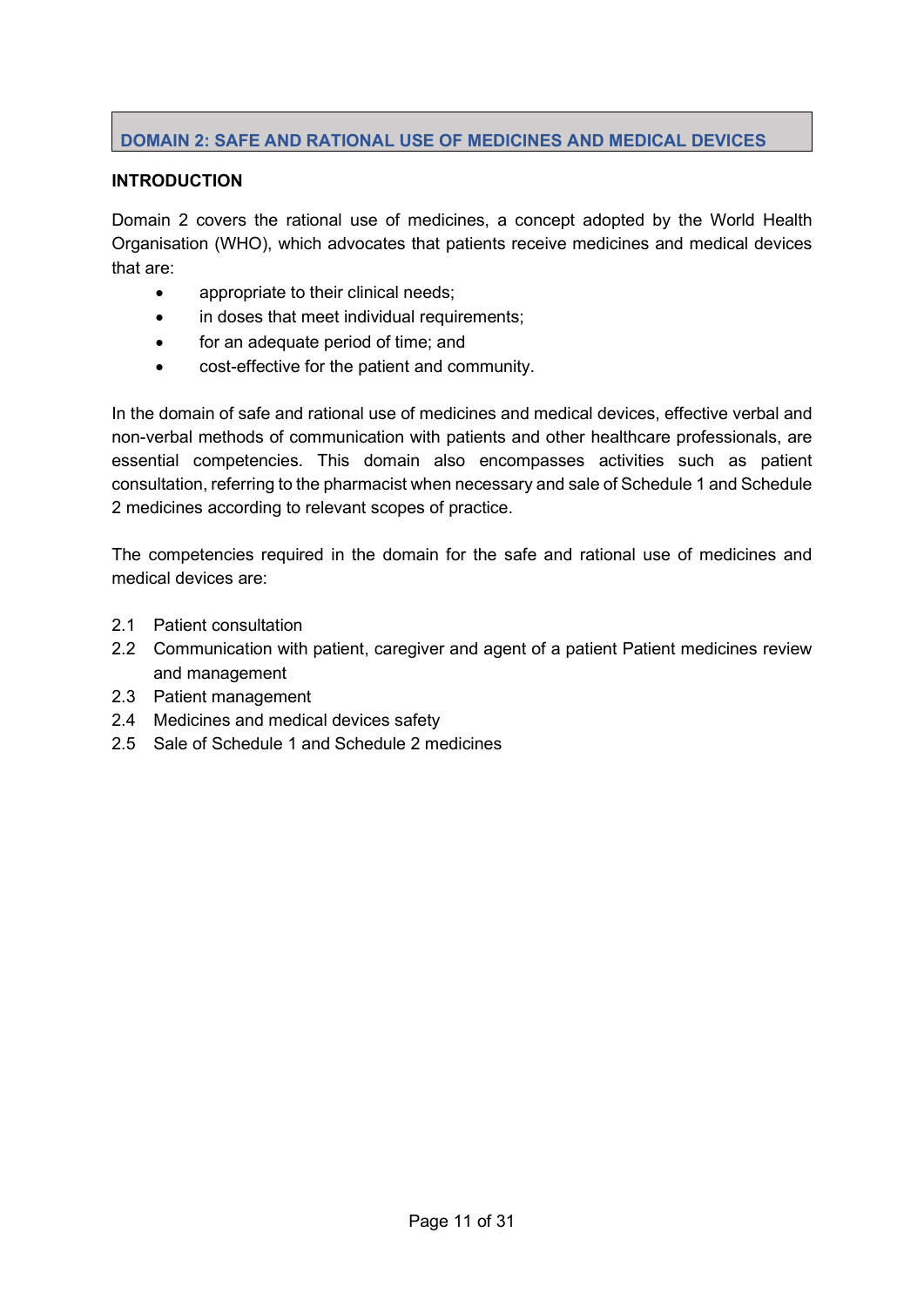| <b>DOMAIN 2: SAFE AND RATIONAL USE OF MEDICINES AND MEDICAL DEVICES</b> |                    |                                       |                                                                             |                                                                                                                                                 |     |                                                                                                                                                         |  |  |  |
|-------------------------------------------------------------------------|--------------------|---------------------------------------|-----------------------------------------------------------------------------|-------------------------------------------------------------------------------------------------------------------------------------------------|-----|---------------------------------------------------------------------------------------------------------------------------------------------------------|--|--|--|
|                                                                         |                    | <b>BEHAVIOURAL STATEMENTS</b>         |                                                                             |                                                                                                                                                 |     |                                                                                                                                                         |  |  |  |
| <b>COMPETENCIES</b>                                                     | <b>Item</b><br>no. | <b>Pharmacist's Assistant (basic)</b> | <b>Pharmacist's Assistant</b><br><b>Pharmacy Technician</b><br>(post-basic) |                                                                                                                                                 |     |                                                                                                                                                         |  |  |  |
| 2.1 Patient consultation<br>(Indirect and direct supervision)           | 2.1.1              | N/A                                   | (b)                                                                         | Consult with patients in an $(c)$<br>appropriate setting, with minimal<br>interruption, while maintaining<br>personal privacy.                  |     | Consult with patients in an<br>setting,<br>appropriate<br>with<br>interruption,<br>while<br>minimal<br>maintaining personal privacy.                    |  |  |  |
|                                                                         | 2.1.2              | N/A                                   | (b)                                                                         | Use appropriate communication<br>and questioning techniques to<br>relevant<br>patient<br>gather<br>information on medicines and<br>therapy use. | (c) | Use appropriate communication<br>and questioning techniques to<br>relevant<br>gather<br>patient<br>information on medicines and<br>therapy use.         |  |  |  |
|                                                                         | 2.1.3              | N/A                                   | (b)                                                                         | Discuss medicine-related issues<br>with a patient and/or caregiver in<br>a culturally sensitive manner<br>within the scope of practice.         | (c) | medicine-related<br><b>Discuss</b><br>issues with a patient and/or<br>in a culturally<br>caregiver<br>sensitive manner within the<br>scope of practice. |  |  |  |
|                                                                         | 2.1.4              | N/A                                   | (b)                                                                         | Identify the need for further<br>information and/or referral to the<br>PT or pharmacist.                                                        | (c) | Identify the need for further<br>information and/or referral to<br>the pharmacist.                                                                      |  |  |  |
|                                                                         | 2.1.5              | N/A                                   | (b)                                                                         | Maintain confidentiality of patient<br>information in line with legislative<br>requirements.                                                    | (c) | Maintain<br>confidentiality<br>of<br>patient information in line with<br>legislative requirements.                                                      |  |  |  |
|                                                                         | 2.1.6              | N/A                                   | (b)                                                                         | Keep and maintain appropriate<br>records.                                                                                                       | (c) | Keep and maintain appropriate<br>records.                                                                                                               |  |  |  |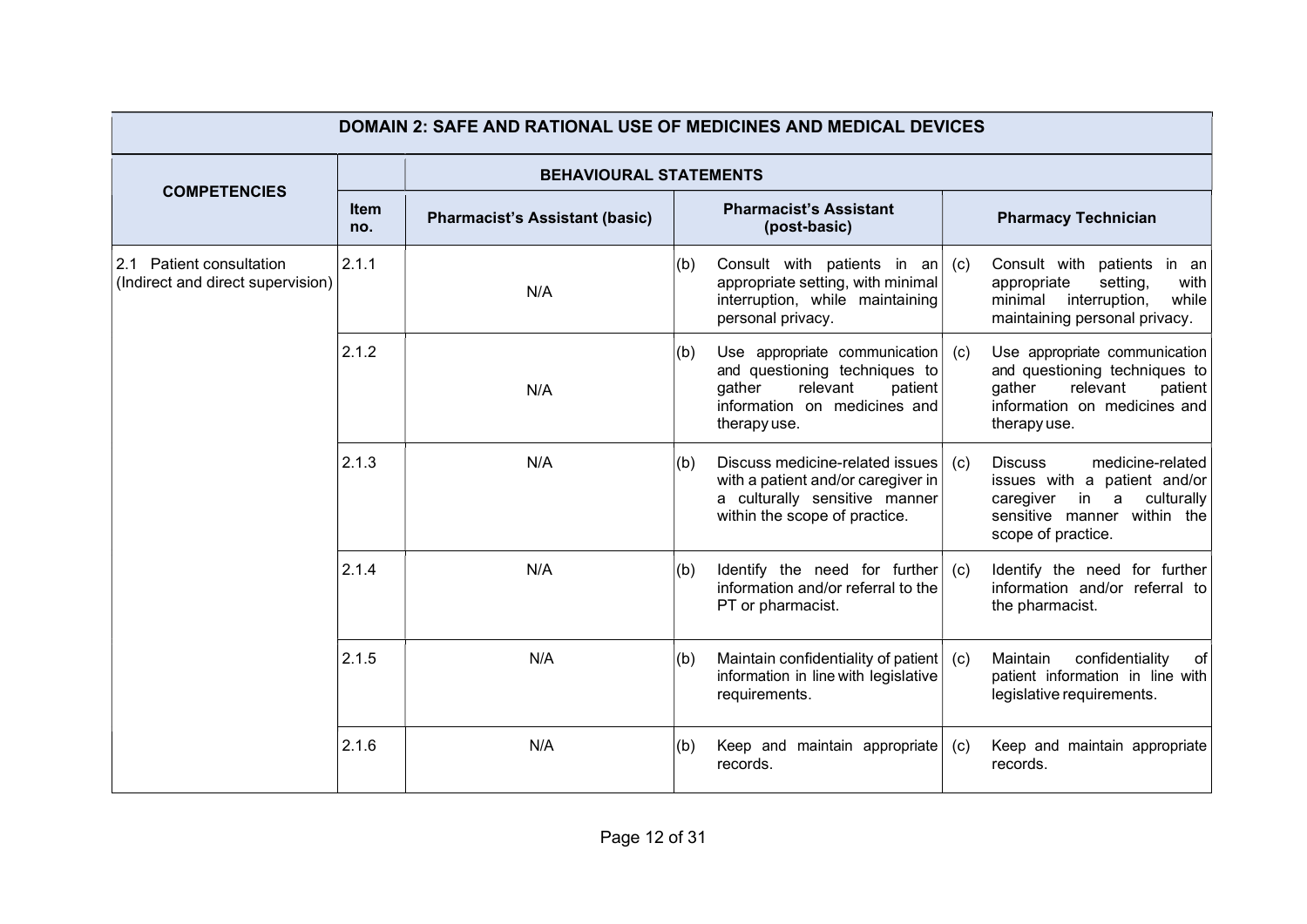| <b>DOMAIN 2: SAFE AND RATIONAL USE OF MEDICINES AND MEDICAL DEVICES</b>                                     |                               |                                       |     |                                                                                                                                                                                                  |           |                                                                                                                                                                                               |  |  |  |
|-------------------------------------------------------------------------------------------------------------|-------------------------------|---------------------------------------|-----|--------------------------------------------------------------------------------------------------------------------------------------------------------------------------------------------------|-----------|-----------------------------------------------------------------------------------------------------------------------------------------------------------------------------------------------|--|--|--|
|                                                                                                             | <b>BEHAVIOURAL STATEMENTS</b> |                                       |     |                                                                                                                                                                                                  |           |                                                                                                                                                                                               |  |  |  |
| <b>COMPETENCIES</b>                                                                                         | <b>Item</b><br>no.            | <b>Pharmacist's Assistant (basic)</b> |     | <b>Pharmacist's Assistant</b><br>(post-basic)                                                                                                                                                    |           | <b>Pharmacy Technician</b>                                                                                                                                                                    |  |  |  |
| 2.2 Communication with<br>patient, caregiver and agent of<br>a patient<br>(Indirect and direct supervision) | 2.2.1                         | N/A                                   | (b) | Identify the person's need to be<br>referred to the pharmacist for<br>counselling when discussing<br>health<br>conditions<br>or<br>medicine/medical device<br>use<br>with consumers or patients. | (c)       | Identify the person's need to be<br>referred to the pharmacist for<br>counselling when discussing<br>health<br>conditions<br>or<br>medicine/medical device use<br>with consumers or patients. |  |  |  |
|                                                                                                             | 2.2.2                         | N/A                                   | (b) | Provide information to a patient,<br>caregiver or the agent of a<br>patient regarding the correct use<br>of the medicine/medical device<br>supplied.                                             | (c)       | Provide information to a patient,<br>caregiver or the agent of a<br>patient regarding the correct<br>use of the medicine/medical<br>device supplied.                                          |  |  |  |
|                                                                                                             | 2.2.3                         | N/A                                   | (b) | Listen effectively, using active and<br>reflective listening techniques.                                                                                                                         | (c)       | Listen effectively, using active<br>reflective<br>and<br>listening<br>techniques.                                                                                                             |  |  |  |
|                                                                                                             | 2.2.4                         | N/A                                   | (b) | Communicate in a manner that<br>demonstrates<br>sensitivity<br>to<br>various customs and cultures.                                                                                               | (c)       | Communicate in a manner that<br>demonstrates sensitivity<br>to<br>various customs and cultures.                                                                                               |  |  |  |
|                                                                                                             | 2.2.5                         | N/A                                   | (b) | Use language, including verbal $(c)$<br>and nonverbal cues, that the<br>patient is likely to understand.                                                                                         |           | Use language, including verbal<br>and nonverbal cues, that the<br>patient is likely to understand.                                                                                            |  |  |  |
|                                                                                                             | 2.2.6                         | N/A                                   | (b) | Where<br>appropriate,<br>instructional aids.                                                                                                                                                     | use   (c) | Where<br>appropriate,<br>use<br>instructional aids.                                                                                                                                           |  |  |  |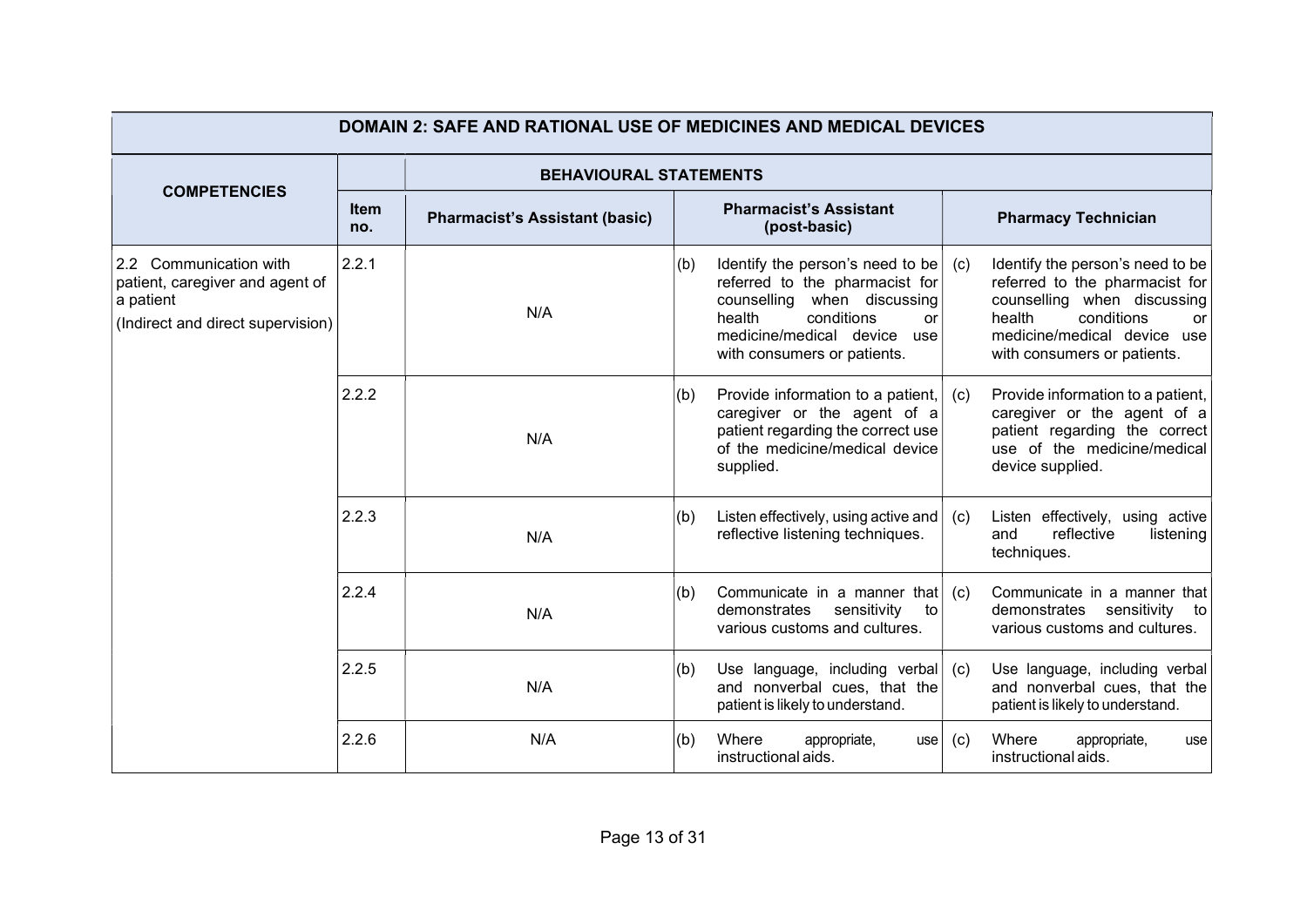| <b>DOMAIN 2: SAFE AND RATIONAL USE OF MEDICINES AND MEDICAL DEVICES</b>        |                    |                                                                                                                                     |                                                                             |                                                                                                                     |     |                                                                                                                     |  |  |
|--------------------------------------------------------------------------------|--------------------|-------------------------------------------------------------------------------------------------------------------------------------|-----------------------------------------------------------------------------|---------------------------------------------------------------------------------------------------------------------|-----|---------------------------------------------------------------------------------------------------------------------|--|--|
|                                                                                |                    | <b>BEHAVIOURAL STATEMENTS</b>                                                                                                       |                                                                             |                                                                                                                     |     |                                                                                                                     |  |  |
| <b>COMPETENCIES</b>                                                            | <b>Item</b><br>no. | <b>Pharmacist's Assistant (basic)</b>                                                                                               | <b>Pharmacist's Assistant</b><br><b>Pharmacy Technician</b><br>(post-basic) |                                                                                                                     |     |                                                                                                                     |  |  |
|                                                                                | 2.2.7              | N/A                                                                                                                                 | (b)                                                                         | Confirm<br>the<br>$p$ atient's<br>understanding of the information<br>provided.                                     | (c) | Confirm<br>the<br>patient's<br>understanding of the information<br>provided.                                        |  |  |
| 2.3<br>Patient management<br>(Indirect and direct supervision)                 | 2.3.1              | N/A                                                                                                                                 | (b)                                                                         | Monitor patient adherence to a<br>medicine regimen or treatment<br>plan.                                            | (c) | Monitor patient adherence to a<br>medicine regimen or treatment<br>plan.                                            |  |  |
|                                                                                | 2.3.2              | N/A                                                                                                                                 | (b)                                                                         | Identify<br>patients<br>requiring<br>additional monitoring, and report to<br>the pharmacist.                        | (c) | Identify<br>patients<br>requiring<br>additional monitoring, and report to<br>the pharmacist.                        |  |  |
| 2.4 Medicine and medical<br>device safety (Indirect and<br>direct supervision) | 2.4.1              | N/A                                                                                                                                 | (b)                                                                         | Report any dispensing errors,<br>effects<br>untoward<br>to<br>the<br>pharmacist according to SOP.                   | (c) | Report any dispensing errors,<br>effects<br>untoward<br>to<br>the<br>pharmacist according to SOP.                   |  |  |
|                                                                                | 2.4.2              | N/A                                                                                                                                 | (b)                                                                         | Participate in the prevention of $\vert$ (c)<br>medication errors according to<br>SOP.                              |     | Participate in prevention and<br>management of medication errors<br>according to SOP.                               |  |  |
|                                                                                | 2.4.3              | Identify medicines, and medical $(6)$<br>(a)<br>devices with quality issues and<br>report to the<br>pharmacist<br>according to SOP. |                                                                             | Identify medicines, and medical<br>devices with quality issues and<br>report to the pharmacist according to<br>SOP. | (c) | Identify medicines, and medical<br>devices with quality issues and<br>report to the pharmacist according<br>to SOP. |  |  |
|                                                                                | 2.4.4              | Ensure all medicines and (b)<br>(a)<br>medical devices are kept in<br>appropriate storage conditions.                               |                                                                             | all medicines<br>Ensure<br>and<br>medical devices are kept in<br>appropriate storage conditions.                    | (c) | all medicines<br>Ensure<br>and<br>medical devices are kept in<br>appropriate storage conditions.                    |  |  |
|                                                                                |                    |                                                                                                                                     |                                                                             |                                                                                                                     |     |                                                                                                                     |  |  |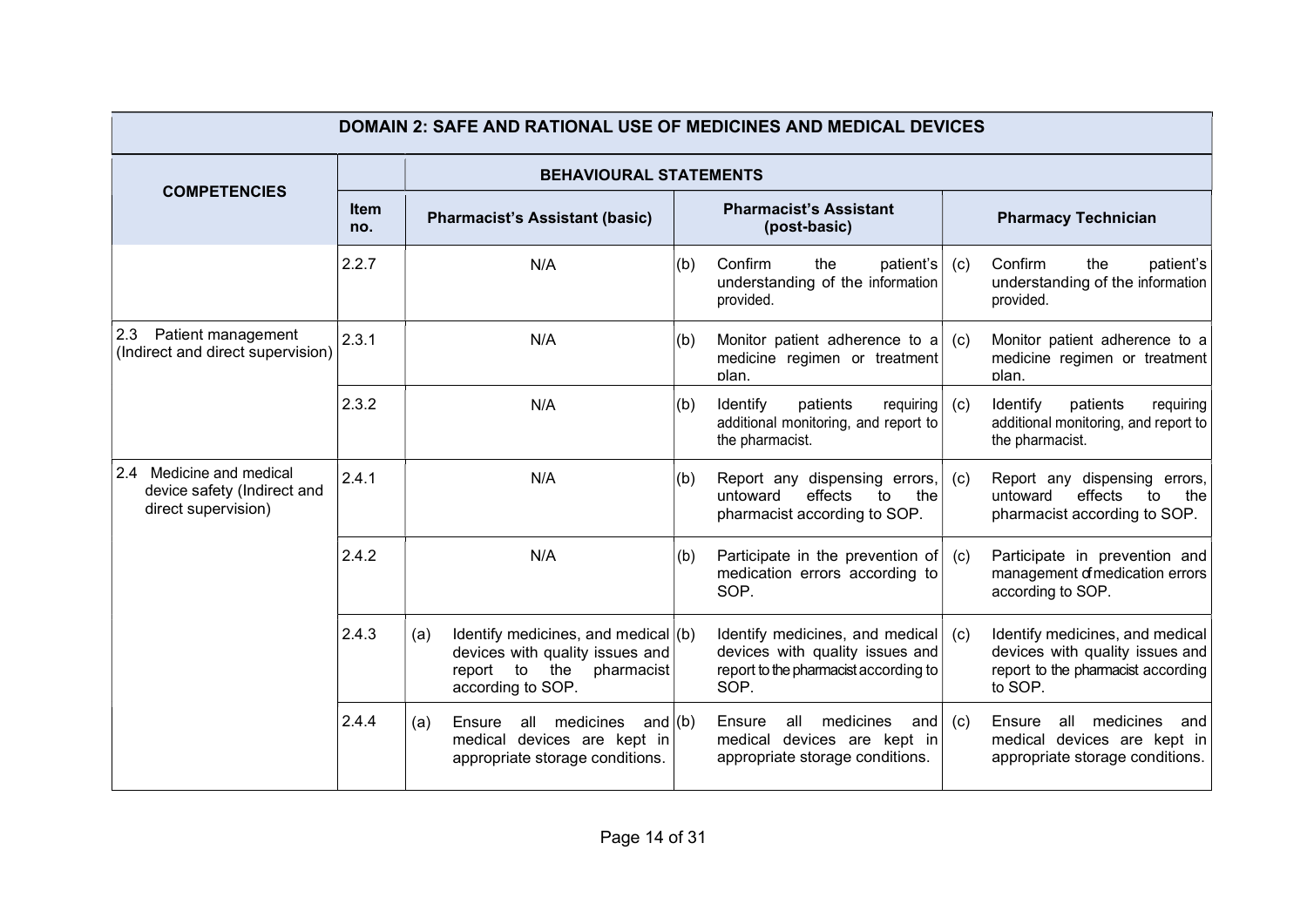| <b>DOMAIN 2: SAFE AND RATIONAL USE OF MEDICINES AND MEDICAL DEVICES</b>    |                    |                                                                                        |     |                                                                                                                                    |     |                                                                                                                                    |  |  |  |  |
|----------------------------------------------------------------------------|--------------------|----------------------------------------------------------------------------------------|-----|------------------------------------------------------------------------------------------------------------------------------------|-----|------------------------------------------------------------------------------------------------------------------------------------|--|--|--|--|
|                                                                            |                    | <b>BEHAVIOURAL STATEMENTS</b>                                                          |     |                                                                                                                                    |     |                                                                                                                                    |  |  |  |  |
| <b>COMPETENCIES</b>                                                        | <b>Item</b><br>no. | <b>Pharmacist's Assistant</b><br><b>Pharmacist's Assistant (basic)</b><br>(post-basic) |     | <b>Pharmacy Technician</b>                                                                                                         |     |                                                                                                                                    |  |  |  |  |
| 2.5 Sale of Schedule 1 and<br>Schedule 2 medicines<br>(Direct supervision) | 2.5.1              |                                                                                        | (b) | Identify patient's health needs<br>and select appropriate medicine                                                                 | (c) | Identify patient's health needs<br>and<br>select<br>appropriate<br>medicine                                                        |  |  |  |  |
|                                                                            | 2.5.2              | N/A                                                                                    |     | N/A                                                                                                                                | (c) | Sell Schedule 1 medicine, in<br>consultation with a pharmacist<br>when necessary.                                                  |  |  |  |  |
|                                                                            | 2.5.3              | N/A                                                                                    | (b) | Sell Schedule 1 and Schedule 2<br>medicine in consultation with a<br>pharmacist.                                                   | (c) | Sell Schedule 2 medicine in<br>consultation with a pharmacist.                                                                     |  |  |  |  |
|                                                                            | 2.5.4              | N/A                                                                                    | (b) | Provide<br>instructions<br>and<br>information on how to<br>use<br>medicines, taking care to refer<br>the patient to the pharmacist | (c) | Provide<br>instructions<br>and<br>information on how to<br>use<br>medicines, taking care to refer<br>the patient to the pharmacist |  |  |  |  |
|                                                                            | 2.5.5              | N/A                                                                                    | (b) | Document medicine supplied,<br>according to current legislative<br>requirements.                                                   | (c) | Document medicine supplied,<br>according to current legislative<br>requirements.                                                   |  |  |  |  |
|                                                                            | 2.5.6              | N/A                                                                                    | (b) | Refer patients to the pharmacist $(c)$<br>when necessary.                                                                          |     | Refer<br>patients<br>the<br>to<br>pharmacist when necessary.                                                                       |  |  |  |  |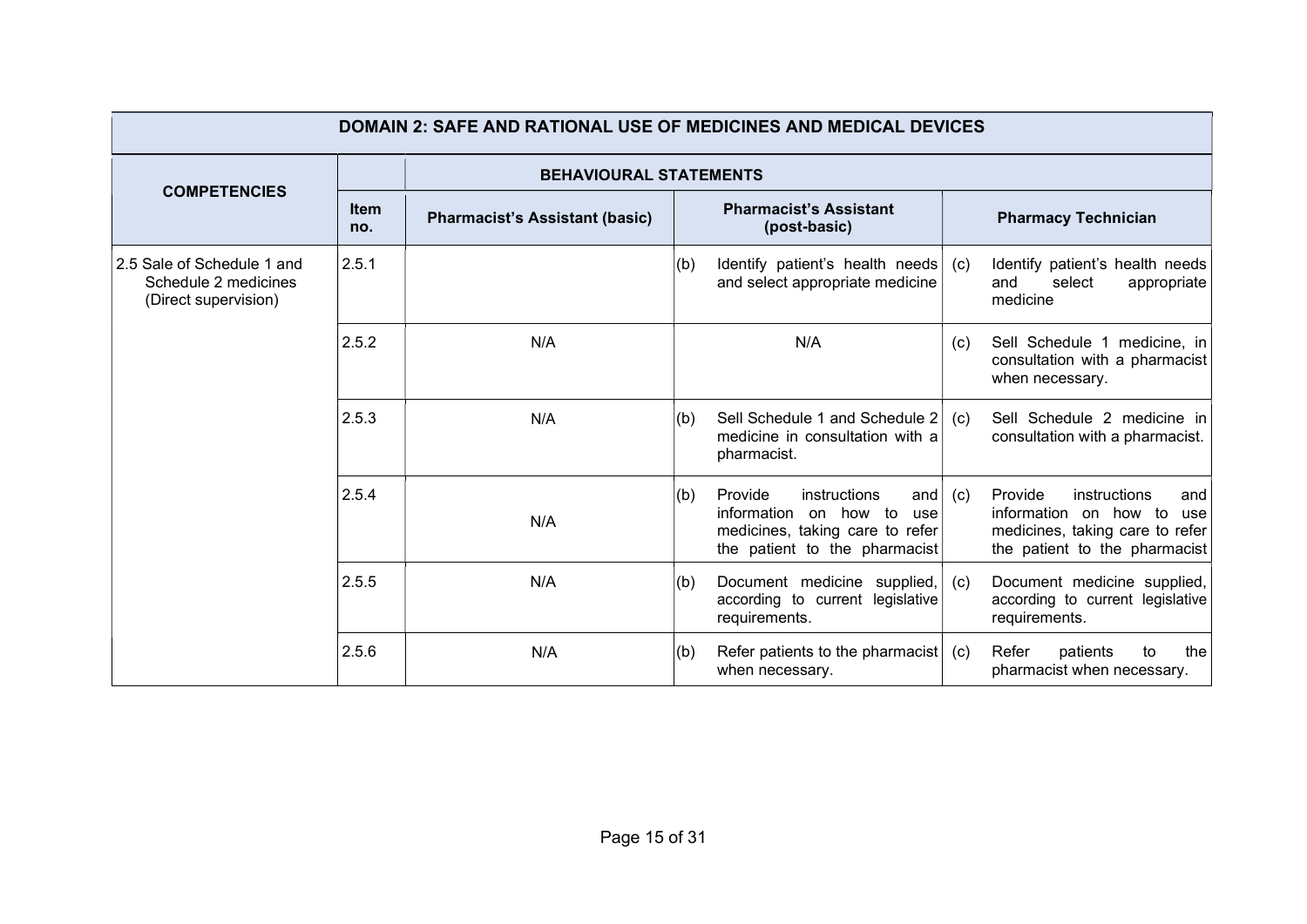# DOMAIN 3: SUPPLY OF MEDICINES AND MEDICAL DEVICES

# **INTRODUCTION**

Domain 3 includes competencies required to address the supply of medicines and medical devices, from production processes to the disposal of unused, expired and obsolete medicines and medical devices.

In addition, behavioural statements for Domain 3 pertain to packaging, storage and transport of medicines and medical devices, and the legislation applicable to manufacturing, storage and distribution of medicines and medical devices.

The dispensing process is also incorporated in the supply of medicines domain. The process of checking and capturing prescriptions, performing of Phase 2 of the dispensing process, and provision of instructions and warnings as needed, are behaviours included in Domain 3.

The supply of medicines and medical devices competencies are:

- 3.1 Medicine production according to GxP
- 3.2 Packaging and repackaging
- 3.3 Distribution and control of stock
- 3.4 Receiving orders
- 3.5 Ordering of medicines and scheduled substances
- 3.6 General housekeeping and administrative tasks in the pharmacy
- 3.7 Medicine dispensing
- 3.8 Medicine compounding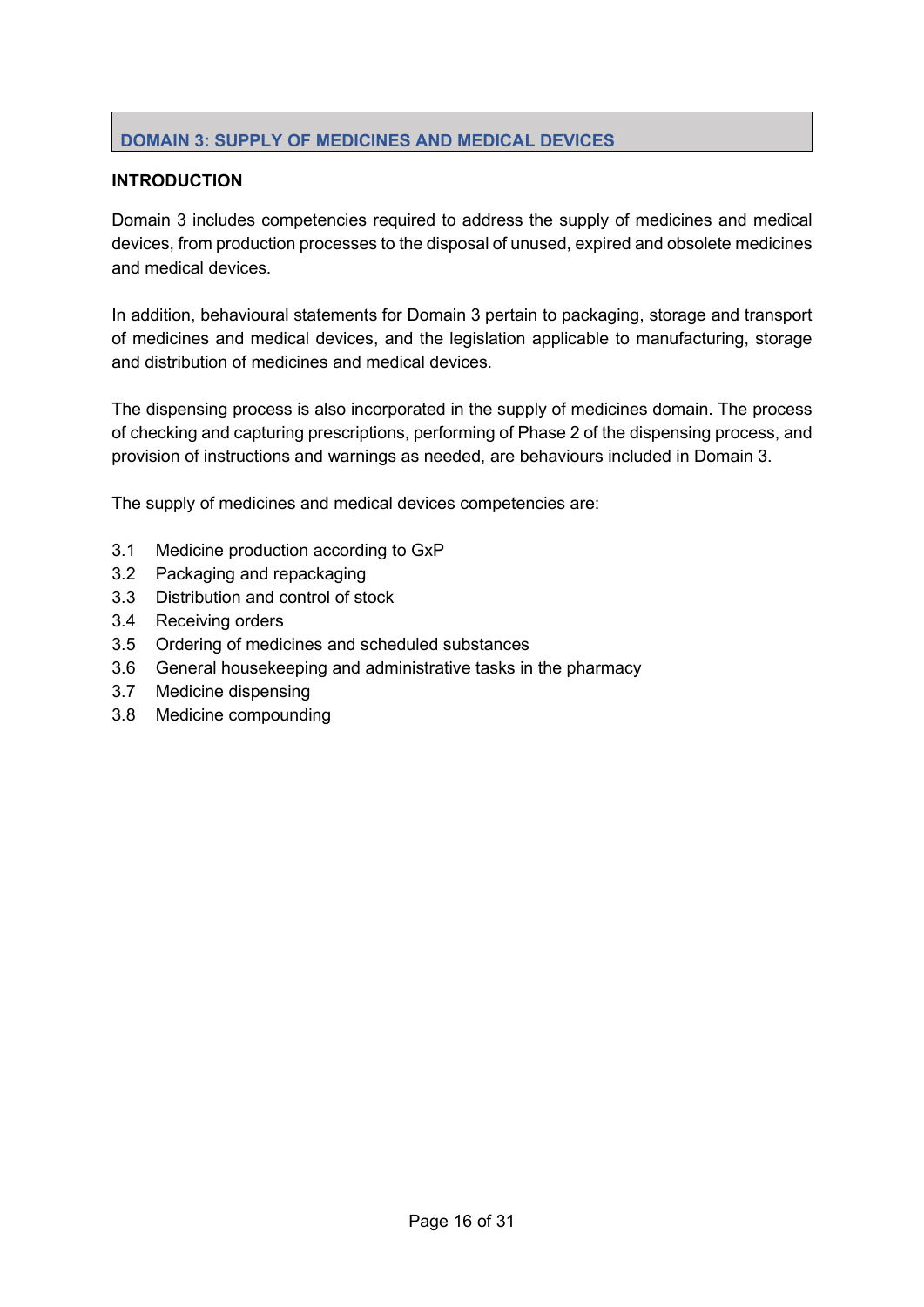| <b>DOMAIN 3: SUPPLY OF MEDICINES AND MEDICAL DEVICES</b>                                       |                    |                                                                                                                    |                                                                                                                                                                                                                                          |                                                                                                                                                                                   |  |  |  |  |  |  |
|------------------------------------------------------------------------------------------------|--------------------|--------------------------------------------------------------------------------------------------------------------|------------------------------------------------------------------------------------------------------------------------------------------------------------------------------------------------------------------------------------------|-----------------------------------------------------------------------------------------------------------------------------------------------------------------------------------|--|--|--|--|--|--|
|                                                                                                |                    | <b>BEHAVIOURAL STATEMENTS</b>                                                                                      |                                                                                                                                                                                                                                          |                                                                                                                                                                                   |  |  |  |  |  |  |
| <b>COMPETENCIES</b>                                                                            | <b>Item</b><br>no. | <b>Pharmacist's Assistant (basic)</b>                                                                              | <b>Pharmacist's Assistant (post-</b><br>basic)                                                                                                                                                                                           | <b>Pharmacy Technician</b>                                                                                                                                                        |  |  |  |  |  |  |
| 3.1 Medicine production<br>according to GxP<br>(Direct supervision)                            | 3.1.1              | Assist in the manufacturing of $(6)$<br>(a)<br>medicines according to SOPs, in<br>line with the scope of practice. | Assist in the manufacturing of $(c)$<br>medicines according to SOPs,<br>in line with the scope of<br>practice.                                                                                                                           | Assist in the manufacturing of<br>medicines according to SOPs, in<br>line with the scope of practice.                                                                             |  |  |  |  |  |  |
| Note:<br>Activities in this competency<br>may only be performed in<br>manufacturing pharmacies | 3.1.2              | N/A                                                                                                                | N/A                                                                                                                                                                                                                                      | line clearance<br>Start-up<br>(c)<br>and<br>opening of the line as per the<br>organisation's requirements.                                                                        |  |  |  |  |  |  |
|                                                                                                | 3.1.3              | N/A                                                                                                                | Perform sampling of medicines $(c)$<br>(b)<br>scheduled<br>substances<br>or<br>according to rules relating to<br>good manufacturing practice<br>(GMP) and SOPs under the<br>supervision<br>of<br>a<br>pharmacist/pharmacy<br>technician. | Perform sampling or supervision<br>of the sampling of medicines or<br>scheduled substances according<br>to rules relating to<br>good<br>manufacturing practice (GMP)<br>and SOPs. |  |  |  |  |  |  |
|                                                                                                | 3.1.4              | N/A                                                                                                                | Carry out in process control $(c)$<br>(b)<br>testing according to SOPs and<br>scope of practice.                                                                                                                                         | Carry out in process control<br>testing according to SOPs and<br>scope of practice.                                                                                               |  |  |  |  |  |  |
|                                                                                                | 3.1.5              | records   (b)<br>Document and keep<br>(a)<br>according to SOP.                                                     | Reconcile the documentation $(c)$<br>identified<br>report<br>and<br>discrepancies.                                                                                                                                                       | Reconcile the<br>documentation,<br>identified<br>and<br>report<br>discrepancies.                                                                                                  |  |  |  |  |  |  |
|                                                                                                | 3.1.6              | N/A                                                                                                                | N/A                                                                                                                                                                                                                                      | Perform self-assessment of the<br>(c)<br>manufacturing process.                                                                                                                   |  |  |  |  |  |  |
| 3.2 Packaging and                                                                              | 3.2.1              | and $ (b)$<br>(a) Assist in the packaging                                                                          | Assist in the packaging and $(c)$                                                                                                                                                                                                        | Assist in the packaging<br>and                                                                                                                                                    |  |  |  |  |  |  |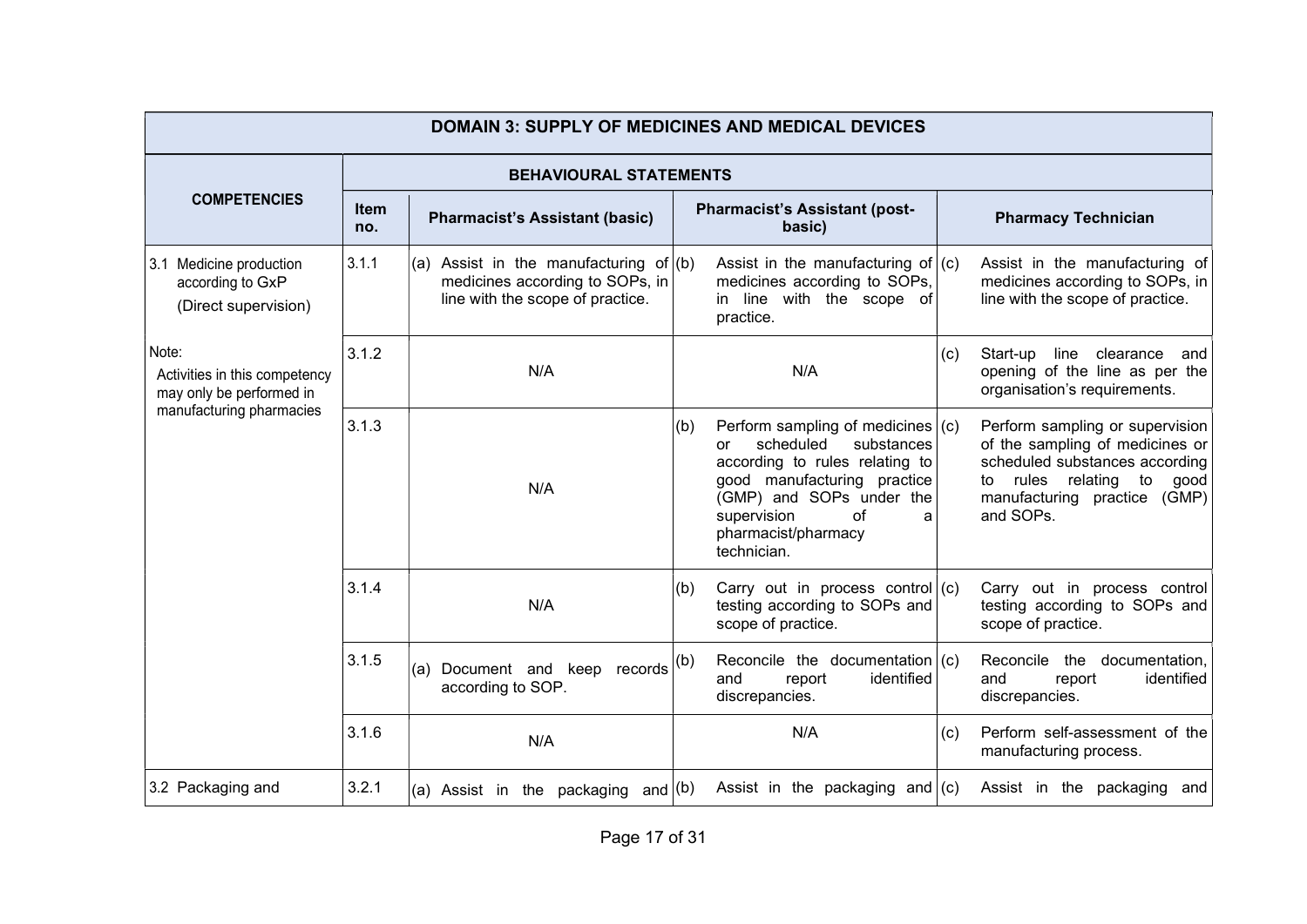| <b>DOMAIN 3: SUPPLY OF MEDICINES AND MEDICAL DEVICES</b>                |                    |                                                                                             |                                                                                                                                                                                                                                                                                    |                                                                                                                                                                                                                                                                                |  |  |  |  |
|-------------------------------------------------------------------------|--------------------|---------------------------------------------------------------------------------------------|------------------------------------------------------------------------------------------------------------------------------------------------------------------------------------------------------------------------------------------------------------------------------------|--------------------------------------------------------------------------------------------------------------------------------------------------------------------------------------------------------------------------------------------------------------------------------|--|--|--|--|
|                                                                         |                    |                                                                                             | <b>BEHAVIOURAL STATEMENTS</b>                                                                                                                                                                                                                                                      |                                                                                                                                                                                                                                                                                |  |  |  |  |
| <b>COMPETENCIES</b>                                                     | <b>Item</b><br>no. | <b>Pharmacist's Assistant (basic)</b>                                                       | <b>Pharmacist's Assistant (post-</b><br>basic)                                                                                                                                                                                                                                     | <b>Pharmacy Technician</b>                                                                                                                                                                                                                                                     |  |  |  |  |
| repackaging<br>(Direct supervision)                                     |                    | medicines<br>repackaging<br>of<br>according to SOPs, in line with<br>the scope of practice. | medicines<br>repackaging<br>of<br>according to SOPs, in line with<br>the scope of practice.                                                                                                                                                                                        | medicines<br>repackaging<br>of<br>according to SOPs, in line with<br>the scope of practice.                                                                                                                                                                                    |  |  |  |  |
|                                                                         | 3.2.2              | N/A                                                                                         | N/A                                                                                                                                                                                                                                                                                | Initiate start-up line clearance<br>(c)<br>and opening of the packaging<br>line according to SOPs and<br>detailed checklist.                                                                                                                                                   |  |  |  |  |
|                                                                         | 3.2.3              | N/A                                                                                         | Carry out in process control $(c)$<br>(b)<br>testing during re-packaging of<br>Schedule 0 to Schedule 5<br>(excluding Specified Schedule<br>5 as per Medicines and Related<br>Substances Act, 101 of 1956)<br>medicines<br>scheduled<br><b>or</b><br>substances according to SOPs. | Carry out in process control<br>packaging<br>during<br>and<br>re-<br>packaging of Schedule 0 to<br>Schedule 5 (excluding Specified<br>5) medicines<br>Schedule<br>or<br>scheduled substances according<br>to SOPs.                                                             |  |  |  |  |
|                                                                         | 3.2.4              | Document and keep records $(b)$<br>(a)<br>according to SOP.                                 | Reconcile the documentation $(c)$<br>identified<br>and<br>report<br>discrepancies.                                                                                                                                                                                                 | documentation<br>Reconcile the<br>and<br>report<br>identified<br>any<br>discrepancies.                                                                                                                                                                                         |  |  |  |  |
| 3.3 Distribution and control 13.3.1<br>of stock<br>(Direct supervision) |                    | N/A                                                                                         | Checking<br>of<br>(b)<br>bulk<br>orders $(c)$<br>containing Schedule 0 to 4<br>medicines and/or raw materials<br>in closed packs, prior to the<br>packing and despatch thereof,<br>according to SOP: Provided<br>that this function may only be<br>performed in a manufacturing    | of<br>bulk<br>Checking<br>orders<br>containing Schedule 1<br>to 4<br>medicines and/or raw materials<br>in closed packs, prior to the<br>packing and despatch thereof,<br>which have been picked by a<br>pharmacist's assistant, as well as<br>the supervision of such persons: |  |  |  |  |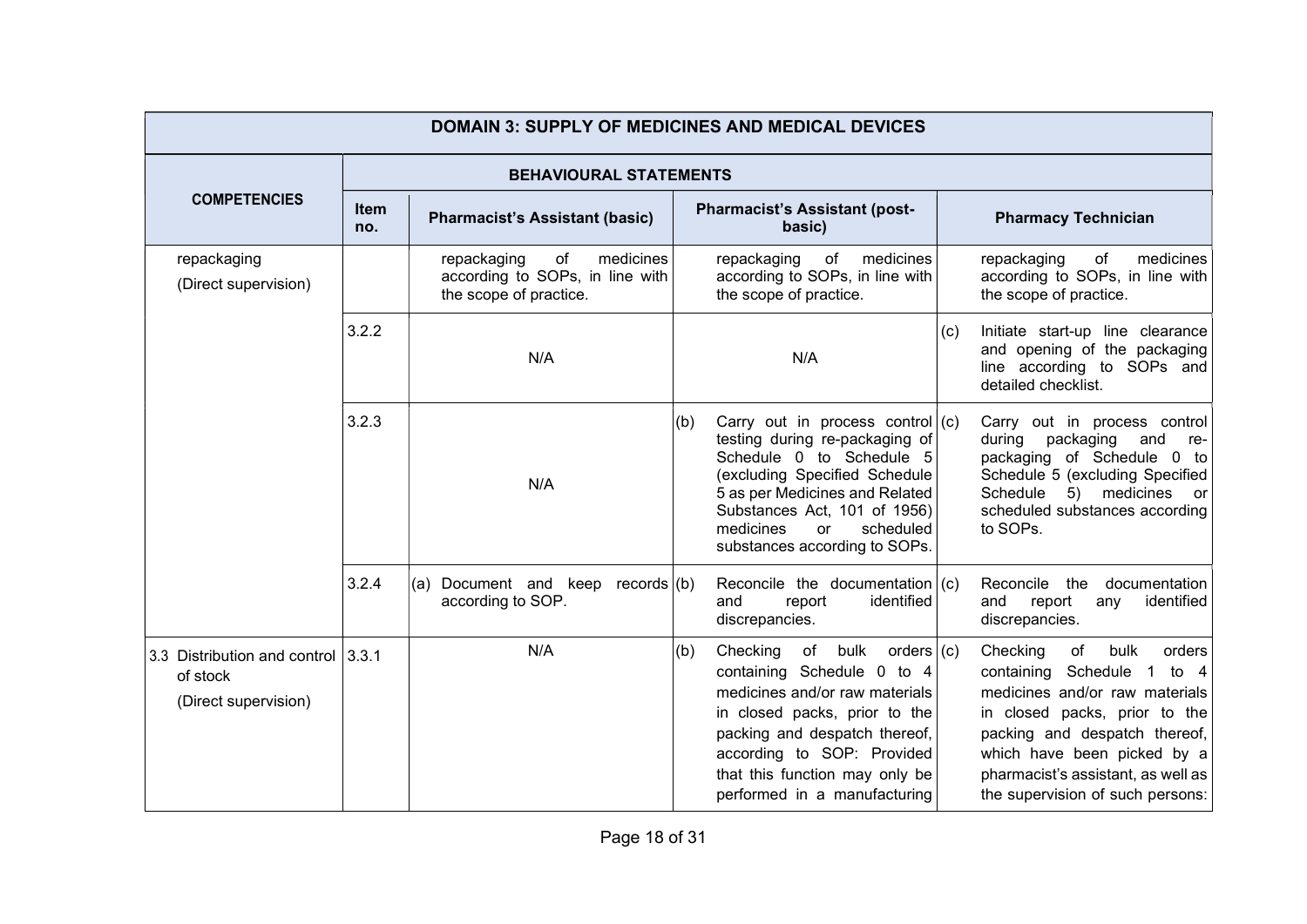|                     | <b>DOMAIN 3: SUPPLY OF MEDICINES AND MEDICAL DEVICES</b> |                                                                                                                                                                                                                                                                                            |                                                                                                                                                                                                                                                                   |                                                                                                                                                                                                                                                                          |  |  |  |  |
|---------------------|----------------------------------------------------------|--------------------------------------------------------------------------------------------------------------------------------------------------------------------------------------------------------------------------------------------------------------------------------------------|-------------------------------------------------------------------------------------------------------------------------------------------------------------------------------------------------------------------------------------------------------------------|--------------------------------------------------------------------------------------------------------------------------------------------------------------------------------------------------------------------------------------------------------------------------|--|--|--|--|
|                     |                                                          |                                                                                                                                                                                                                                                                                            | <b>BEHAVIOURAL STATEMENTS</b>                                                                                                                                                                                                                                     |                                                                                                                                                                                                                                                                          |  |  |  |  |
| <b>COMPETENCIES</b> | <b>Item</b><br>no.                                       | <b>Pharmacist's Assistant (basic)</b>                                                                                                                                                                                                                                                      | <b>Pharmacist's Assistant (post-</b><br>basic)                                                                                                                                                                                                                    | <b>Pharmacy Technician</b>                                                                                                                                                                                                                                               |  |  |  |  |
|                     |                                                          |                                                                                                                                                                                                                                                                                            | wholesale<br>pharmacy,<br>pharmacy or bulk store of an<br>institutional pharmacy.                                                                                                                                                                                 | Provided that this function may<br>performed<br>be<br>only<br>in<br>a<br>manufacturing<br>pharmacy,<br>wholesale<br>pharmacy<br>or bulk<br>0f<br>institutional<br>store<br>an<br>pharmacy.                                                                               |  |  |  |  |
|                     | 3.3.2                                                    | Pick and<br>pack orders<br>for $(b)$<br>(a)<br>Schedule<br>Schedule<br>-5<br>$\overline{1}$<br>to<br>medicines<br>scheduled<br><b>or</b><br>substances provided that orders<br>Schedule<br>contain<br>5<br>that<br>medicines are validated by a<br>pharmacist prior to release<br>thereof. | pack orders<br>for $ (c)$<br>Pick and<br>to Schedule 5<br>Schedule 1<br>medicines<br>scheduled<br>$\alpha$<br>Provided<br>substances.<br>that<br>orders that contain schedules 5<br>and 6 medicines are validated<br>by a pharmacist prior to release<br>thereof. | Picking and packing orders for<br>Schedule<br>to Schedule 6<br>$\overline{1}$<br>medicines<br>scheduled<br><b>or</b><br>substances: Provided that orders<br>that contain schedules 5 and 6<br>medicines are validated by a<br>pharmacist<br>prior to release<br>thereof. |  |  |  |  |
|                     | 3.3.3                                                    | Despatch checked bulk orders for $(6)$<br>(a)<br>Schedule 5<br>Schedule 1 to<br>medicines<br>scheduled<br><b>or</b><br>substances.                                                                                                                                                         | Despatch checked bulk orders $(c)$<br>for Schedule 1 to Schedule 5<br>medicines<br>scheduled<br>or<br>substances.                                                                                                                                                 | Despatch of bulk orders for<br>Schedule<br>Schedule<br>$\overline{1}$<br>to<br>- 6<br>medicines<br>scheduled<br>or<br>substances.                                                                                                                                        |  |  |  |  |
|                     | 3.3.4                                                    | Perform stock counts.<br>(a)                                                                                                                                                                                                                                                               | (b)<br>Perform<br>to $(c)$<br>stock<br>counts<br>the<br>determine<br>needs<br>for<br>replenishment.                                                                                                                                                               | Perform<br>stock<br>counts<br>to<br>determine<br>the<br>needs<br>for<br>replenishment.                                                                                                                                                                                   |  |  |  |  |
|                     | 3.3.5                                                    | Report out-of-stock items to the $ (b)$<br>(a)<br>PT or pharmacist according to<br>SOP.                                                                                                                                                                                                    | Report out-of-stock items to the $ (c)$<br>PT or pharmacist according to<br>SOP.                                                                                                                                                                                  | Report out-of-stock items to the<br>pharmacist according to SOP.                                                                                                                                                                                                         |  |  |  |  |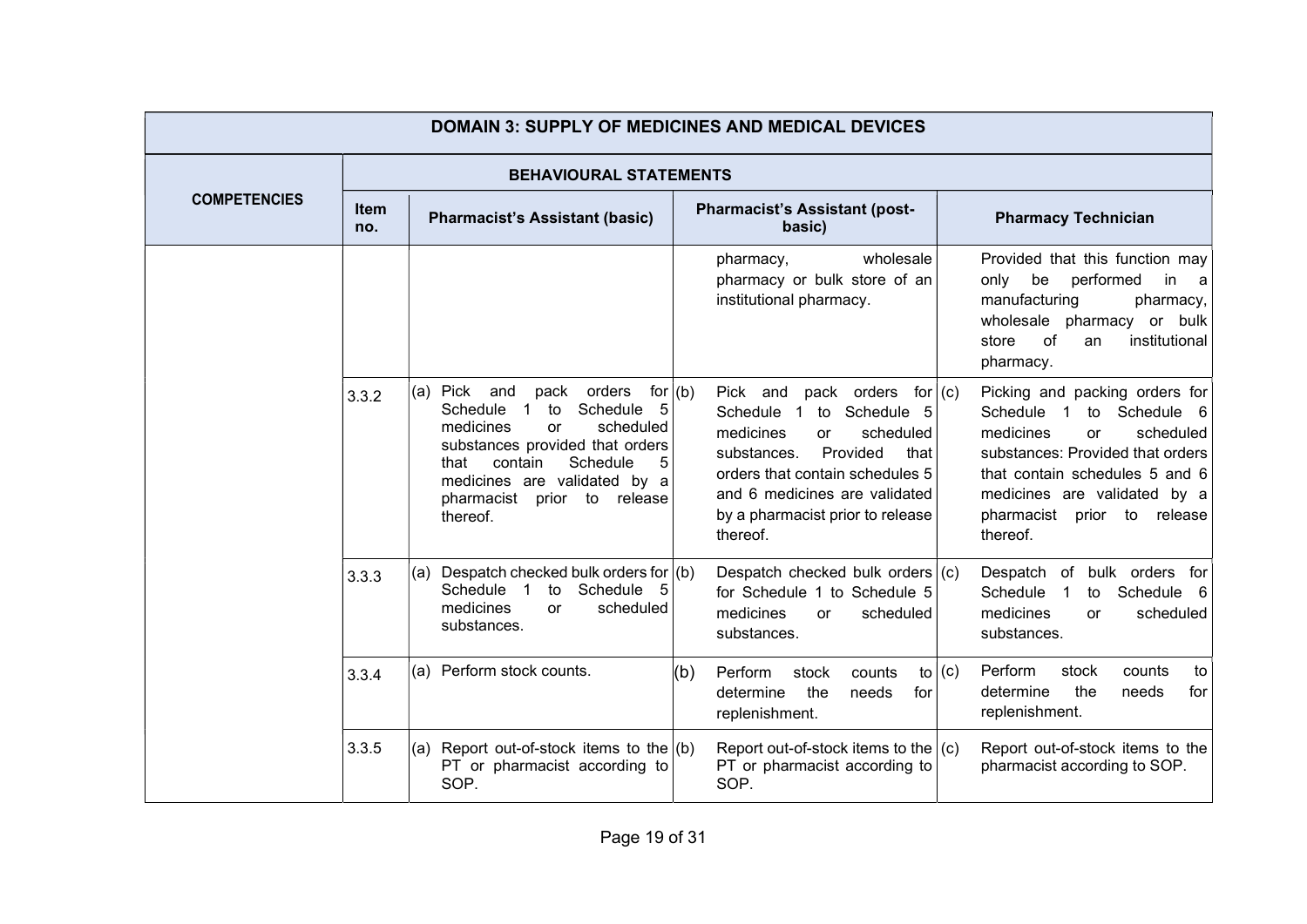| <b>DOMAIN 3: SUPPLY OF MEDICINES AND MEDICAL DEVICES</b> |                    |                                                                                                                                         |                                                                                                                     |                                                                                                               |  |  |
|----------------------------------------------------------|--------------------|-----------------------------------------------------------------------------------------------------------------------------------------|---------------------------------------------------------------------------------------------------------------------|---------------------------------------------------------------------------------------------------------------|--|--|
|                                                          |                    | <b>BEHAVIOURAL STATEMENTS</b>                                                                                                           |                                                                                                                     |                                                                                                               |  |  |
| <b>COMPETENCIES</b>                                      | <b>Item</b><br>no. | <b>Pharmacist's Assistant (basic)</b>                                                                                                   | <b>Pharmacist's Assistant (post-</b><br>basic)                                                                      | <b>Pharmacy Technician</b>                                                                                    |  |  |
|                                                          | 3.3.6              | Identify medicines or medical $(b)$<br>(a)<br>devices to be ordered.                                                                    | Identify medicines or medical $(c)$<br>devices to be ordered.                                                       | Identify medicines or medical<br>devices to be ordered.                                                       |  |  |
|                                                          | 3.3.7              | N/A                                                                                                                                     | stockholding<br>(b)<br>Assess<br>for $(c)$<br>overstocked items.                                                    | stockholding<br>Assess<br>for<br>overstocked items.                                                           |  |  |
|                                                          | 3.3.8              | Remove<br>(a)<br>expired,<br>and $ (b)$<br>discontinued,<br>medicines<br>or<br>medical devices (as instructed<br>and where applicable). | Remove<br>expired,<br>and $(c)$<br>discontinued,<br>medicines<br>or<br>medical<br>devices<br>(where<br>applicable). | Remove<br>expired,<br>and<br>discontinued,<br>medicines<br>or<br>medical<br>devices<br>(where<br>applicable). |  |  |
|                                                          | 3.3.9              | N/A                                                                                                                                     | Control short-dated items and $(c)$<br>(b)<br>slow-moving stock.                                                    | Manage short-dated items and<br>slow-moving stock.                                                            |  |  |
|                                                          | 3.3.10             | N/A                                                                                                                                     | Determine reasons for out-of- $ (c)$<br>(b)<br>stock items.                                                         | Determine reasons for out-of-<br>stock items.                                                                 |  |  |
|                                                          | 3.3.11             | N/A                                                                                                                                     | N/A                                                                                                                 | out-of-stock<br><b>Disseminate</b><br>(c)<br>information<br>relevant<br>to<br>healthcare providers.           |  |  |
|                                                          | 3.3.12             | Participate in scheduled stock $($ b $)$<br>(a)<br>takes.                                                                               | Perform scheduled stock takes.                                                                                      | Perform scheduled stock takes.<br>(c)                                                                         |  |  |
|                                                          | 3.3.13             | Re-stock automated systems.<br>(a)                                                                                                      | (b)<br>Re-stock automated systems.                                                                                  | Re-stock automated systems.<br>(c)                                                                            |  |  |
|                                                          | 3.3.14             | N/A                                                                                                                                     | N/A                                                                                                                 | Assist in the recall of stock.<br>(c)                                                                         |  |  |
|                                                          | 3.3.15             | N/A                                                                                                                                     | returned,<br>recalled,<br>(b)<br>Manage<br>damaged or expired medicines                                             | (c)<br>recalled,<br>Manage<br>returned,<br>damaged or expired medicines                                       |  |  |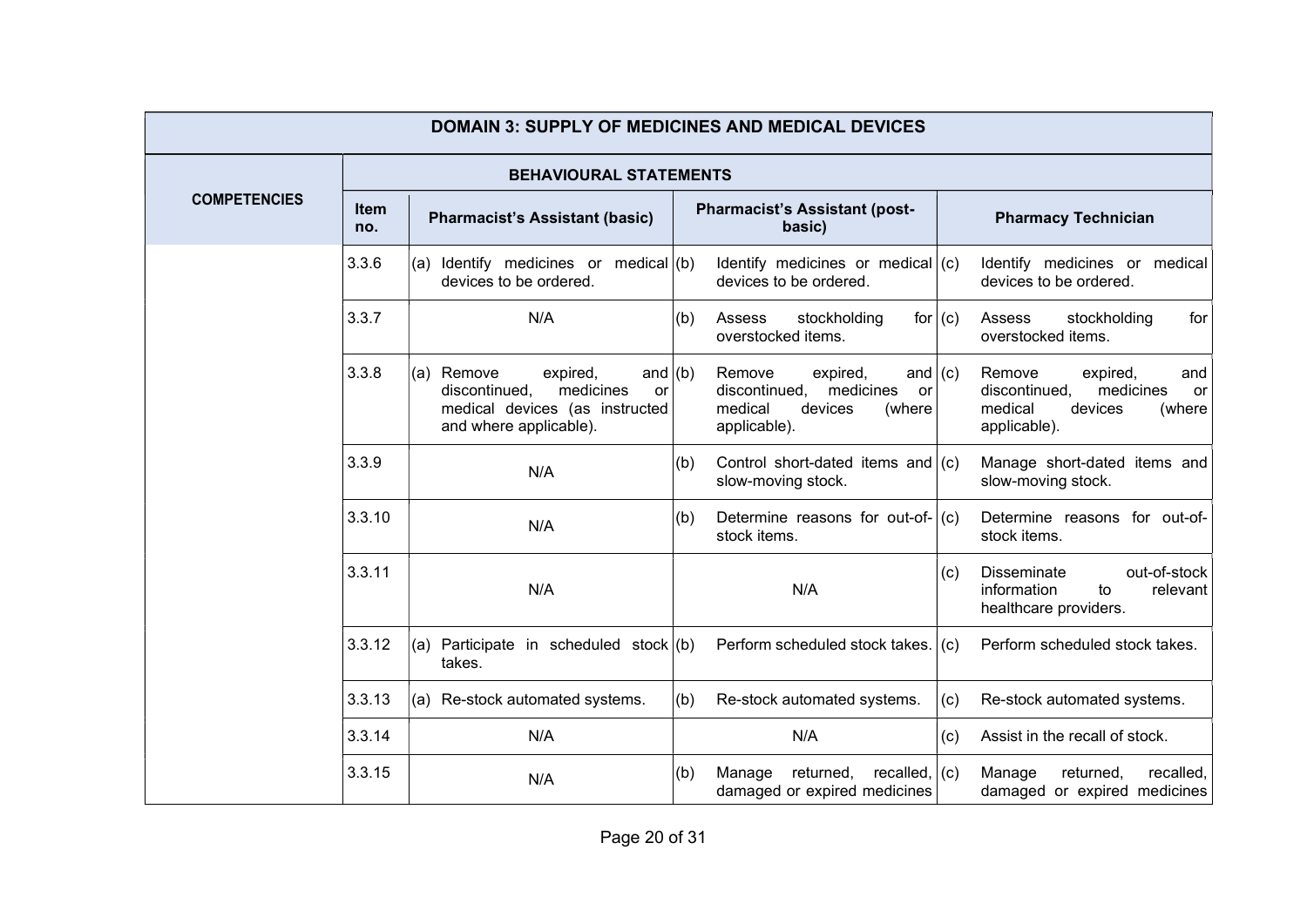| <b>DOMAIN 3: SUPPLY OF MEDICINES AND MEDICAL DEVICES</b>     |             |                                                                                                                                                                                 |                                                                                                                                                                          |                                                                                                                                                                    |  |  |
|--------------------------------------------------------------|-------------|---------------------------------------------------------------------------------------------------------------------------------------------------------------------------------|--------------------------------------------------------------------------------------------------------------------------------------------------------------------------|--------------------------------------------------------------------------------------------------------------------------------------------------------------------|--|--|
|                                                              |             | <b>BEHAVIOURAL STATEMENTS</b>                                                                                                                                                   |                                                                                                                                                                          |                                                                                                                                                                    |  |  |
| <b>COMPETENCIES</b>                                          | ltem<br>no. | <b>Pharmacist's Assistant (basic)</b>                                                                                                                                           | <b>Pharmacist's Assistant (post-</b><br>basic)                                                                                                                           | <b>Pharmacy Technician</b>                                                                                                                                         |  |  |
|                                                              |             |                                                                                                                                                                                 | medical<br>devices<br>and<br>and<br>prepare for disposal according<br>to SOP.                                                                                            | and medical devices and prepare<br>for disposal according to SOP.                                                                                                  |  |  |
| 3.4 Receiving orders<br>(Indirect and direct<br>supervision) | 3.4.1       | N/A                                                                                                                                                                             | Check delivery details prior to $(c)$<br>(b)<br>accepting orders, according to<br>SOP.                                                                                   | Check delivery details prior to<br>accepting orders, according to<br>SOP.                                                                                          |  |  |
|                                                              | 3.4.2       | orders<br>Receive<br>and<br>place (b)<br>(a)<br>unpacked stock in a separate<br>designated area for receiving<br>stock according to SOPs.                                       | Receive orders and<br>place (c)<br>unpacked stock in a separate<br>designated area for receiving<br>stock according to SOPs.                                             | orders<br>Receive<br>and<br>place<br>unpacked stock in a separate<br>designated area for receiving<br>stock according to SOPs.                                     |  |  |
|                                                              | 3.4.3       | Unpack and store cold chain $(6)$<br>(a)<br>items, hazardous substances<br>and any other stock with special<br>handling requirements as soon<br>as possible, according to SOPs. | Unpack and store cold chain $(c)$<br>items, hazardous substances<br>and any other stock with special<br>handling requirements as soon<br>as possible, according to SOPs. | Unpack and store cold chain<br>items, hazardous substances<br>and any other stock with special<br>handling requirements as soon<br>as possible, according to SOPs. |  |  |
|                                                              | 3.4.4       | Check, pack and capture all $(b)$<br>(a)<br>received<br>stock<br>supplies<br>according to SOP.                                                                                  | Check, pack and capture all $(c)$<br>received<br>stock<br>supplies<br>according to SOP.                                                                                  | Check, pack and capture all<br>received<br>stock<br>supplies<br>according to SOP.                                                                                  |  |  |
|                                                              | 3.4.5       | N/A                                                                                                                                                                             | N/A                                                                                                                                                                      | Sign specified Schedule 5 and<br>(c)<br>Schedule 6 register after stock is<br>validated by a pharmacist                                                            |  |  |
|                                                              | 3.4.6       | Reconcile documentation and (b)<br>(a)<br>report identified discrepancies.                                                                                                      | Reconcile documentation and $(c)$<br>report identified discrepancies.                                                                                                    | Reconcile documentation<br>and<br>report identified discrepancies.                                                                                                 |  |  |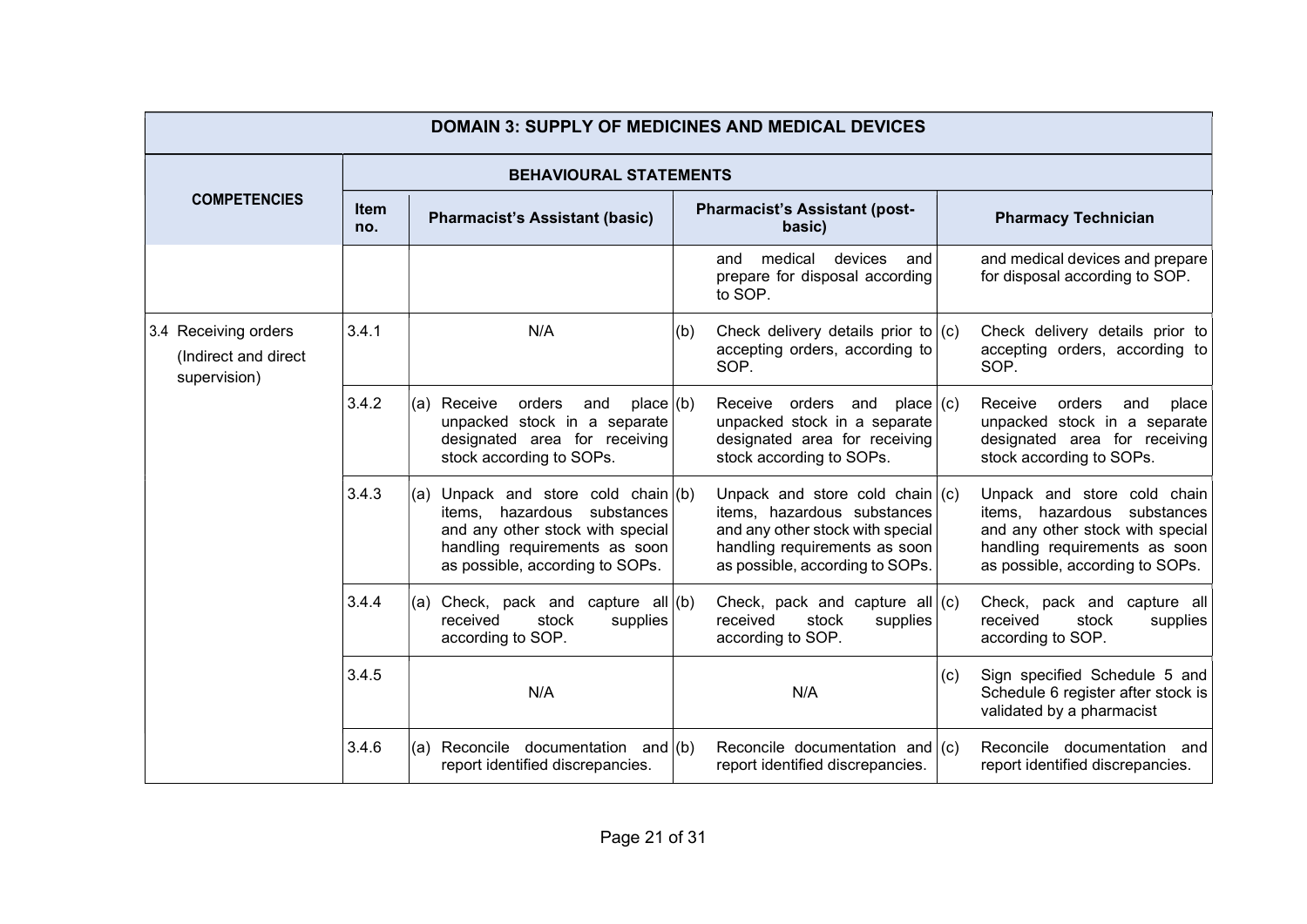|                                                                                                  | <b>DOMAIN 3: SUPPLY OF MEDICINES AND MEDICAL DEVICES</b> |                                                                                                      |                                                                                                                                                           |                                                                                                                            |  |  |  |
|--------------------------------------------------------------------------------------------------|----------------------------------------------------------|------------------------------------------------------------------------------------------------------|-----------------------------------------------------------------------------------------------------------------------------------------------------------|----------------------------------------------------------------------------------------------------------------------------|--|--|--|
|                                                                                                  |                                                          | <b>BEHAVIOURAL STATEMENTS</b>                                                                        |                                                                                                                                                           |                                                                                                                            |  |  |  |
| <b>COMPETENCIES</b>                                                                              | <b>Item</b><br>no.                                       | <b>Pharmacist's Assistant (basic)</b>                                                                | <b>Pharmacist's Assistant (post-</b><br>basic)                                                                                                            | <b>Pharmacy Technician</b>                                                                                                 |  |  |  |
|                                                                                                  | 3.4.7                                                    | Process items to be returned and $(6)$<br>(a)<br>credits.                                            | Process items to be returned $(c)$<br>and credits.                                                                                                        | Process items to be returned and<br>credits.                                                                               |  |  |  |
|                                                                                                  | 3.4.8                                                    | N/A                                                                                                  | N/A                                                                                                                                                       | Perform sampling or supervision<br>(c)<br>of the sampling of raw materials,<br>medicines<br>scheduled<br>or<br>substances. |  |  |  |
| 3.5 Ordering of medicines<br>and scheduled<br>substances<br>(Indirect and direct<br>supervision) | 3.5.1                                                    | N/A                                                                                                  | (b)<br>Place orders according to the $(c)$<br>replenishment model of<br>the<br>practice<br>environment<br>as<br>authorised<br>the<br>bv<br>PT/pharmacist. | Place orders according to the<br>replenishment model of<br>the<br>practice environment.                                    |  |  |  |
| 3.6 General housekeeping<br>and administrative                                                   | 3.6.1                                                    | with<br>(a) Assist<br>perform $ (b)$<br>and<br>administrative tasks.                                 | with<br>Assist<br>perform   (c)<br>and<br>administrative tasks.                                                                                           | with<br>perform<br>Assist<br>and<br>administrative tasks.                                                                  |  |  |  |
| tasks in the pharmacy<br>(Indirect and direct<br>supervision)                                    | 3.6.2                                                    | Clean<br>tidy<br>shelves, $ (b)$<br>(a)<br>and<br>equipment,<br>specialised<br>and<br>storage areas. | Clean<br>tidy<br>shelves, $(c)$<br>and<br>and<br>equipment,<br>specialised<br>storage areas.                                                              | Clean<br>shelves,<br>and<br>tidy<br>specialised<br>equipment,<br>and<br>storage areas.                                     |  |  |  |
|                                                                                                  | 3.6.3                                                    | Maintain a supply of medicine $($ b $)$<br>(a)<br>containers<br>and<br>pharmacy<br>consumables.      | Maintain a supply of medicine $(c)$<br>containers<br>and<br>pharmacy<br>consumables.                                                                      | Maintain a supply of medicine<br>containers<br>and<br>pharmacy<br>consumables.                                             |  |  |  |
|                                                                                                  | 3.6.4                                                    | N/A                                                                                                  | N/A                                                                                                                                                       | duty<br>for<br>Manage<br>rosters<br>(c)<br>pharmacy support personnel.                                                     |  |  |  |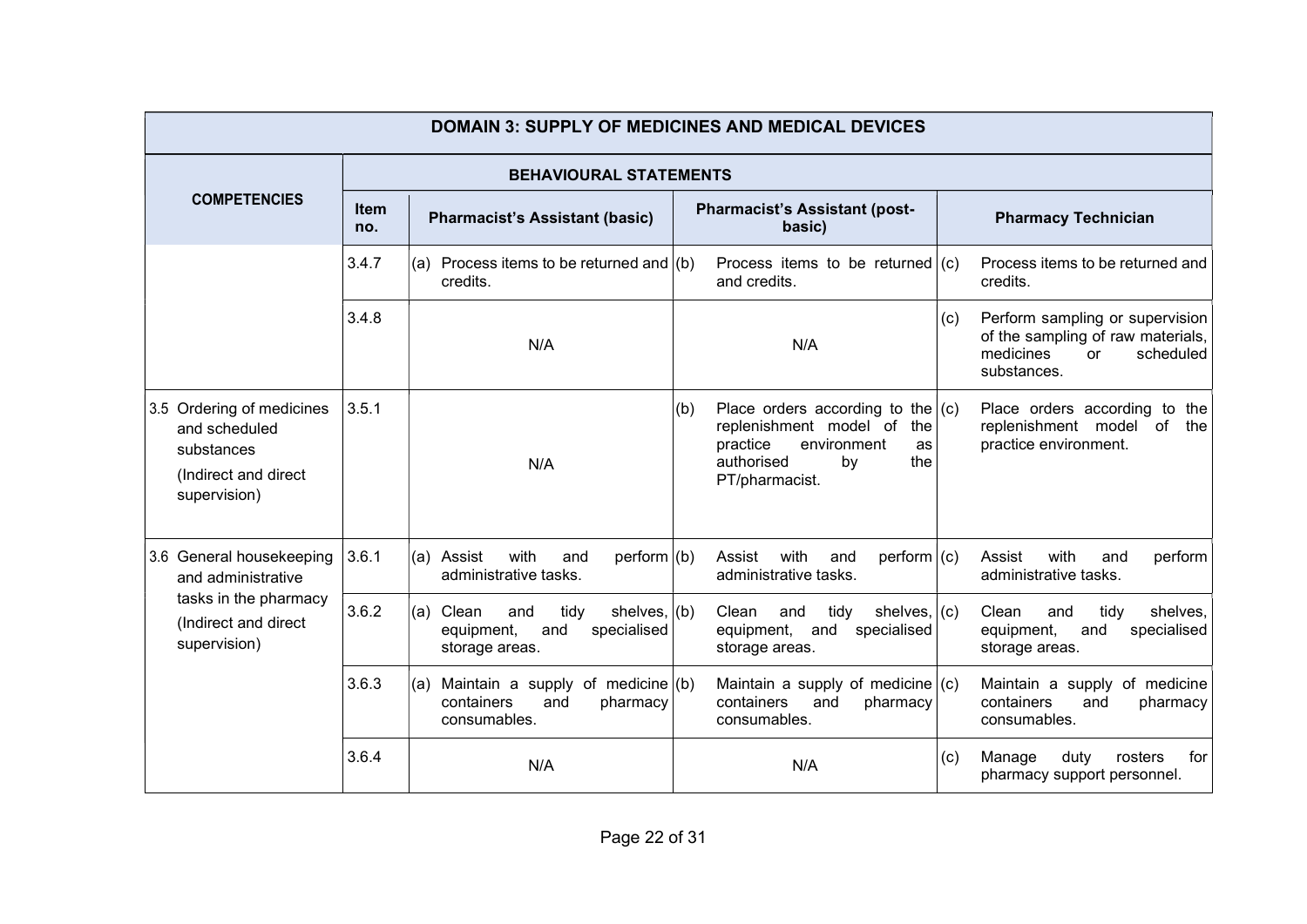|                                                                    | <b>DOMAIN 3: SUPPLY OF MEDICINES AND MEDICAL DEVICES</b> |                                       |                                                                                                                                                                                       |                                                                                                                                                                                      |  |  |  |
|--------------------------------------------------------------------|----------------------------------------------------------|---------------------------------------|---------------------------------------------------------------------------------------------------------------------------------------------------------------------------------------|--------------------------------------------------------------------------------------------------------------------------------------------------------------------------------------|--|--|--|
|                                                                    |                                                          | <b>BEHAVIOURAL STATEMENTS</b>         |                                                                                                                                                                                       |                                                                                                                                                                                      |  |  |  |
| <b>COMPETENCIES</b>                                                | <b>Item</b><br>no.                                       | <b>Pharmacist's Assistant (basic)</b> | <b>Pharmacist's Assistant (post-</b><br>basic)                                                                                                                                        | <b>Pharmacy Technician</b>                                                                                                                                                           |  |  |  |
|                                                                    | 3.6.5                                                    | N/A                                   | N/A                                                                                                                                                                                   | the<br>pharmacist<br>(c)<br>Assist<br>in<br>drafting/review/training<br>and<br>implementation of SOPs.                                                                               |  |  |  |
|                                                                    | 3.6.6                                                    | N/A                                   | N/A                                                                                                                                                                                   | Identify, communicate, and assist<br>(c)<br>in mitigating risk.                                                                                                                      |  |  |  |
| Medicine dispensing<br>3.7<br>(Indirect and direct<br>supervision) | 3.7.1                                                    | N/A                                   | Check<br>the $ (c)$<br>(b)<br>and<br>capture<br>prescription and ICD 10 code<br>according to SOP.                                                                                     | Check<br>the<br>and<br>capture<br>prescription and ICD 10 code<br>according to SOP.                                                                                                  |  |  |  |
|                                                                    | 3.7.2                                                    | N/A                                   | Inform the patient of the $(c)$<br>(b)<br>benefits and implications of the<br>substitution for a<br>branded<br>with<br>medicine<br>an<br>interchangeable<br>multi-source<br>medicine. | Inform the patient of the benefits<br>implications<br>of<br>and<br>the<br>substitution<br>for a<br>branded<br>with<br>medicine<br>an<br>interchangeable<br>multi-source<br>medicine. |  |  |  |
|                                                                    | 3.7.3                                                    | N/A                                   | (b)<br>Assist the patient to resolve the $(c)$<br>problem when the prescription<br>cannot<br>be<br>dispensed<br>in<br>with<br>consultation<br>the<br>pharmacist.                      | Assist the patient to resolve the<br>problem when the prescription<br>cannot<br>be<br>dispensed<br>in  <br>consultation with the pharmacist.                                         |  |  |  |
|                                                                    | 3.7.4                                                    | N/A                                   | Perform<br>Phase 2 of the $(c)$<br>(b)<br>dispensing process according<br>to SOP.                                                                                                     | Perform<br>Phase<br>$2^{\circ}$<br>0f<br>the<br>dispensing process according to<br>SOP.                                                                                              |  |  |  |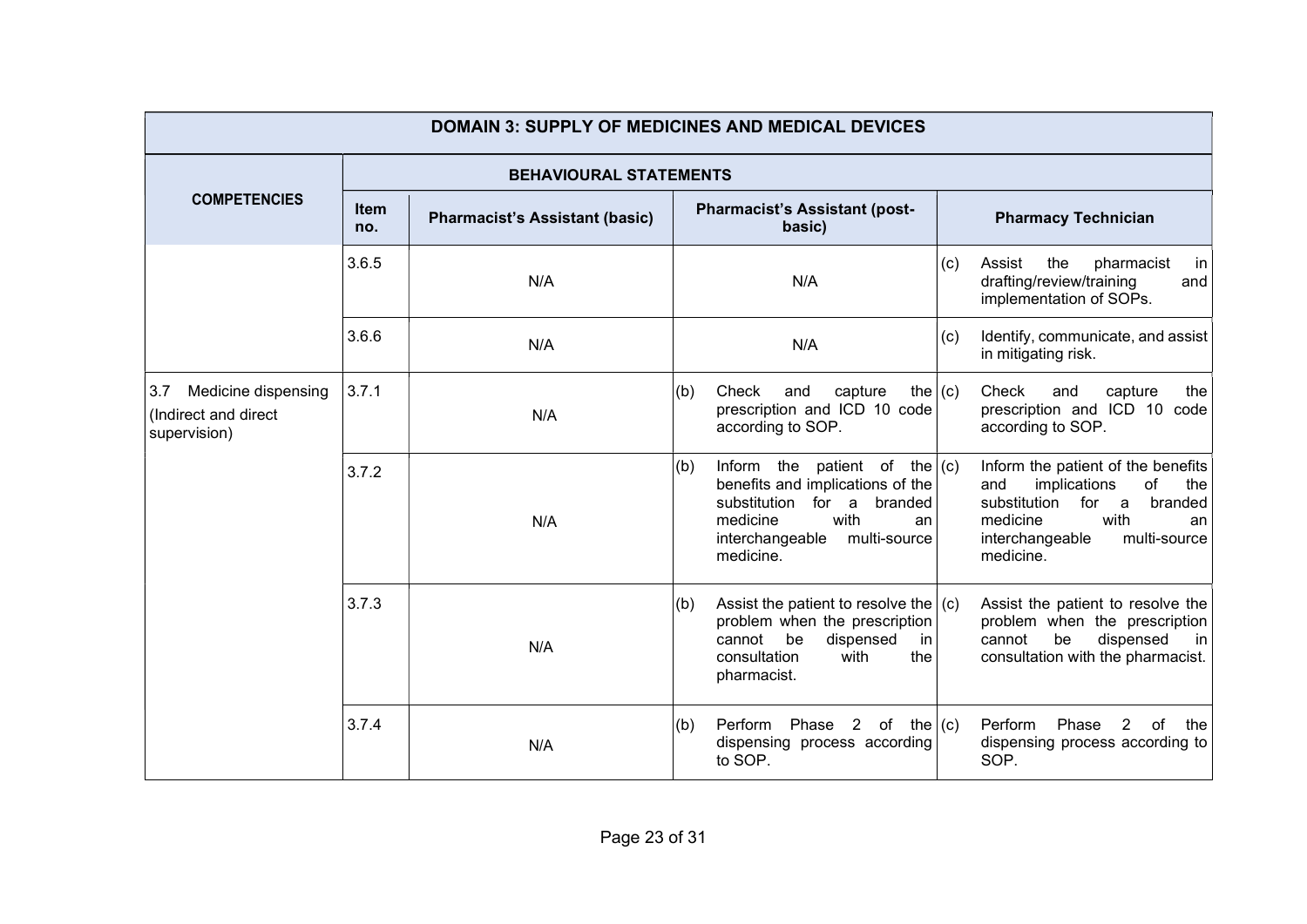| <b>Item</b><br>no. | <b>Pharmacist's Assistant (basic)</b>                  | <b>Pharmacist's Assistant (post-</b><br>basic)                         | <b>Pharmacy Technician</b>                                                                                                                             |                                                                                                                                                                                                                    |  |
|--------------------|--------------------------------------------------------|------------------------------------------------------------------------|--------------------------------------------------------------------------------------------------------------------------------------------------------|--------------------------------------------------------------------------------------------------------------------------------------------------------------------------------------------------------------------|--|
| 3.7.5              | N/A                                                    | N/A                                                                    | (c)                                                                                                                                                    | effects<br>of<br>Explain<br>the<br>the<br>medicine<br>the<br>to<br>patient/<br>caregiver/agent.                                                                                                                    |  |
| 3.7.6              | N/A                                                    | instructions<br>Provide<br>(b)<br>the<br>warnings<br>to                |                                                                                                                                                        | Provide<br>instructions<br>and<br>to<br>the<br>patient/<br>warnings                                                                                                                                                |  |
| 3.7.7<br>N/A       |                                                        | (b)<br>agent that instructions and<br>information given is understood. |                                                                                                                                                        | Check with patient, caregiver, or<br>agent that instructions and<br>information given is understood.                                                                                                               |  |
| 3.7.8              | N/A                                                    | (b)<br>records.                                                        |                                                                                                                                                        | Keep and maintain appropriate<br>records.                                                                                                                                                                          |  |
| 3.8.1              | (a) Clean<br>all<br>apparatus<br>and<br>equipment.     | Clean and/or sterilise<br>apparatus and equipment.                     |                                                                                                                                                        | and/or<br>Clean<br>sterilise<br>all<br>apparatus and equipment.                                                                                                                                                    |  |
| 3.8.2              | (a) Receive the formula.                               | confirm<br>Check<br>and<br>(b)<br>prescribed formula.                  |                                                                                                                                                        | Check<br>confirm<br>and<br>the<br>prescribed formula.                                                                                                                                                              |  |
| 3.8.3              | Compound according to<br>(a)<br>the scope of practice. | within the scope of practice.                                          |                                                                                                                                                        | Compound according to the<br>formula and relevant SOP within<br>the scope of practice.                                                                                                                             |  |
| 3.8.4              | N/A                                                    | N/A                                                                    | (c)                                                                                                                                                    | In the case of Schedule 5 or 6<br>medicines/substances make the<br>necessary entries in the relevant<br>register.                                                                                                  |  |
|                    |                                                        |                                                                        | <b>DOMAIN 3: SUPPLY OF MEDICINES AND MEDICAL DEVICES</b><br><b>BEHAVIOURAL STATEMENTS</b><br>(b)<br>the $\vert$ (b)<br>formula and relevant SOP within | and $(c)$<br>patient/<br>Check with patient, caregiver, or $ ^{(c)} $<br>Keep and maintain appropriate $ ^{(c)} $<br>all $(c)$<br>the $ _{\rm (c)}$<br>Compound according to the $(c)$<br>formula and relevant SOP |  |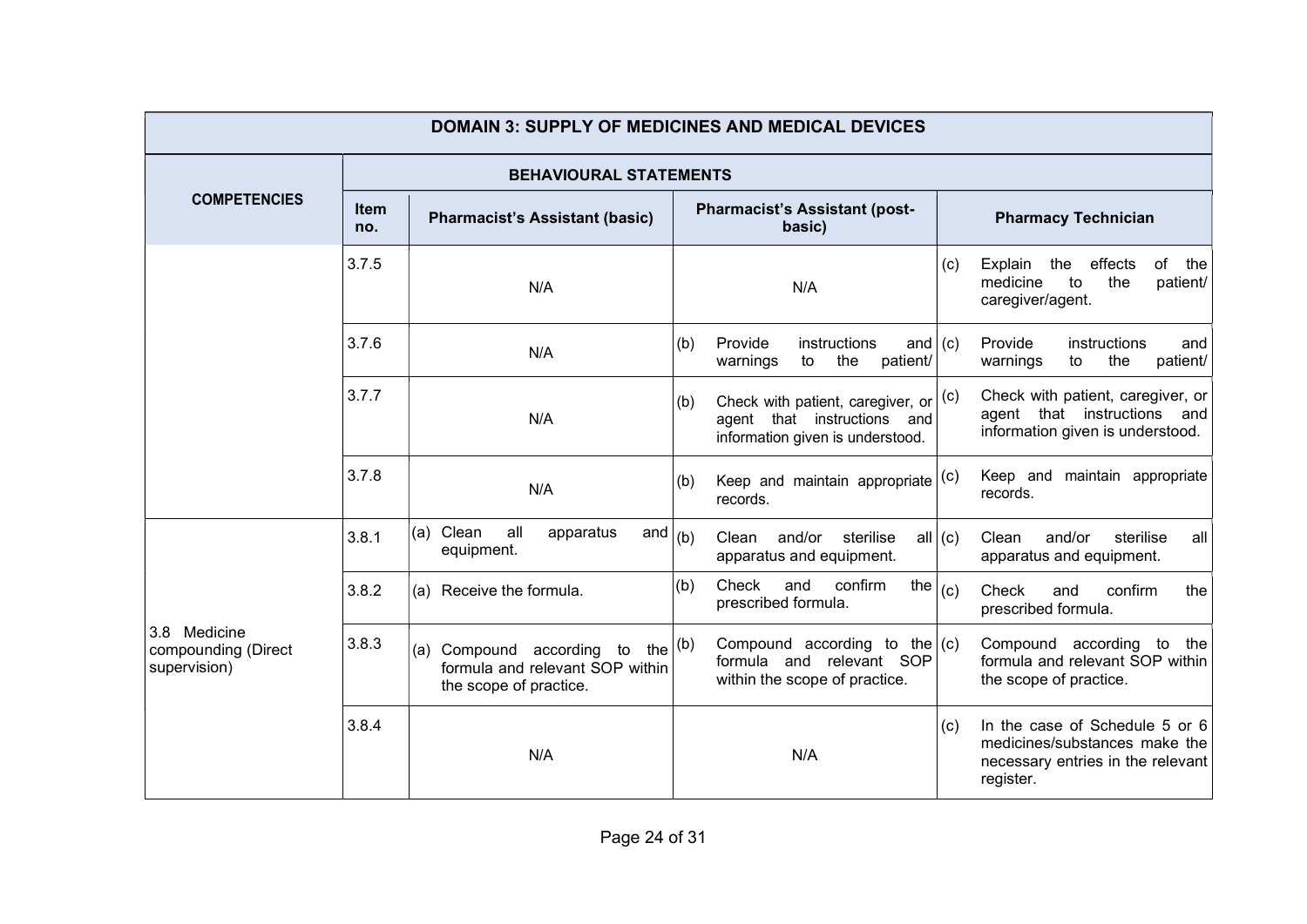| <b>DOMAIN 3: SUPPLY OF MEDICINES AND MEDICAL DEVICES</b> |                    |                                                                                                                                                                         |                                                                                                                                                                                  |                                                                                                                            |  |  |
|----------------------------------------------------------|--------------------|-------------------------------------------------------------------------------------------------------------------------------------------------------------------------|----------------------------------------------------------------------------------------------------------------------------------------------------------------------------------|----------------------------------------------------------------------------------------------------------------------------|--|--|
| <b>BEHAVIOURAL STATEMENTS</b>                            |                    |                                                                                                                                                                         |                                                                                                                                                                                  |                                                                                                                            |  |  |
| <b>COMPETENCIES</b>                                      | <b>Item</b><br>no. | <b>Pharmacist's Assistant (basic)</b>                                                                                                                                   | <b>Pharmacist's Assistant (post-</b><br>basic)                                                                                                                                   | <b>Pharmacy Technician</b>                                                                                                 |  |  |
|                                                          | 3.8.5              | the<br>compounding $(b)$<br>Document<br>(a)<br>procedure.                                                                                                               | Document the<br>compounding $(c)$<br>procedure.                                                                                                                                  | Document<br>the<br>compounding<br>procedure.                                                                               |  |  |
|                                                          | 3.8.6              | Sign<br>(a)<br>the<br>document<br>compounder with the signature of<br>pharmacist/PT<br>supervising<br>indicating that the procedure has<br>been authorised and checked. | as (b)<br>Sign<br>the<br>document<br>compounder with the signature<br>of supervising pharmacist/PT<br>indicating that the procedure<br>authorised<br>has been<br>and<br>checked. | Sign<br>as (c)<br>the<br>document<br>as<br>compounder indicating that the<br>procedure has been authorised<br>and checked. |  |  |
|                                                          | 3.8.7              | N/A                                                                                                                                                                     | N/A                                                                                                                                                                              | Conduct self-assessment of the<br>(c)<br>compounding process.                                                              |  |  |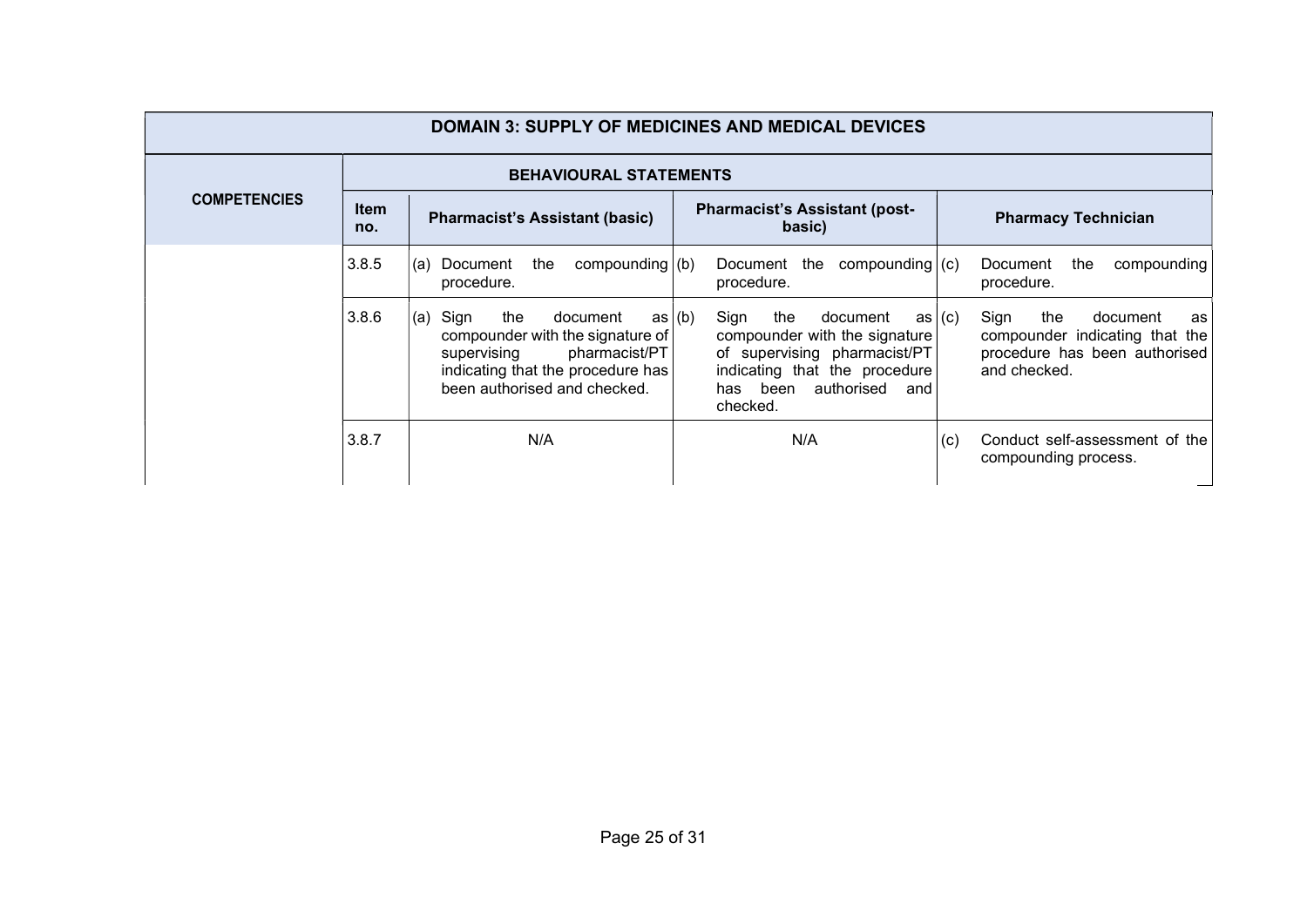# DOMAIN 4: PROFESSIONAL AND PERSONAL PRACTICE

# **INTRODUCTION**

Domain 4 is the professional and personal practice domain and includes behavioural statements that relate to the practice of pharmacy in a professional, legal and ethical manner to deliver patient-centred pharmaceutical services in a multidisciplinary setting.

The professional and personal practice competencies are:

- 4.1 Patient-centred care
- 4.2 Professional practice
- 4.3 Ethical and legal practice
- 4.4 Continuing professional development
- 4.5 Leadership
- 4.6 Collaborative practice
- 4.7 Self-management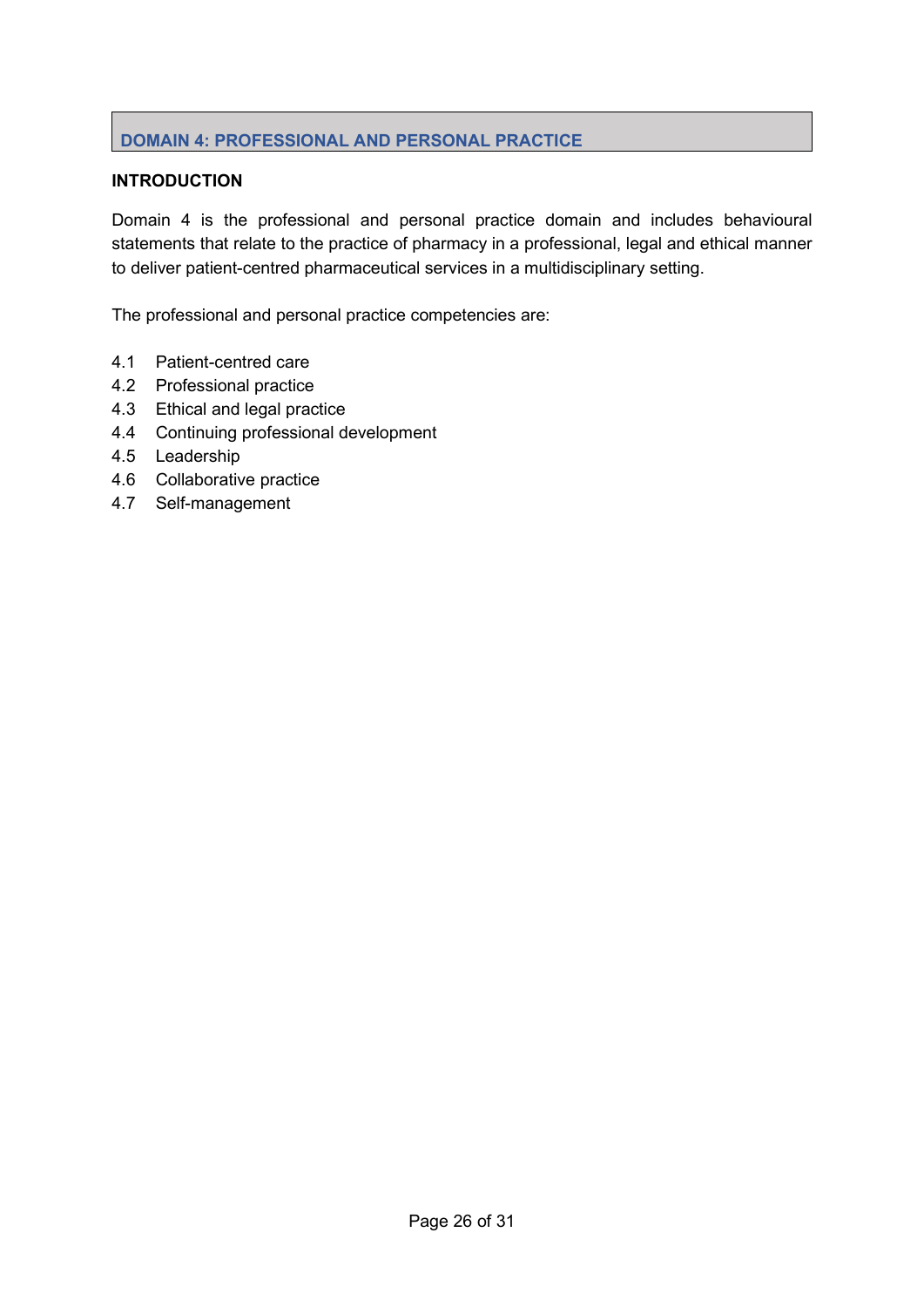| <b>DOMAIN 4: PROFESSIONAL AND PERSONAL PRACTICE</b>               |                               |                                                                                                                                                                |     |                                                                                                                                                                                            |       |                                                                                                                                                                                        |  |  |
|-------------------------------------------------------------------|-------------------------------|----------------------------------------------------------------------------------------------------------------------------------------------------------------|-----|--------------------------------------------------------------------------------------------------------------------------------------------------------------------------------------------|-------|----------------------------------------------------------------------------------------------------------------------------------------------------------------------------------------|--|--|
|                                                                   | <b>BEHAVIOURAL STATEMENTS</b> |                                                                                                                                                                |     |                                                                                                                                                                                            |       |                                                                                                                                                                                        |  |  |
| <b>COMPETENCIES</b>                                               | <b>Item</b><br>no.            | <b>Pharmacist's Assistant (basic)</b>                                                                                                                          |     | <b>Pharmacist's Assistant (post-</b><br>basic)                                                                                                                                             |       | <b>Pharmacy Technician</b>                                                                                                                                                             |  |  |
| 4.1 Patient-centred care<br>(direct and indirect<br>supervision)  | 4.1.1                         | N/A                                                                                                                                                            | N/A |                                                                                                                                                                                            | (c)   | patients<br>make<br>Assist<br>to<br>informed healthcare decisions.<br>within your scope of practice.                                                                                   |  |  |
|                                                                   | 4.1.2                         | N/A                                                                                                                                                            | (b) | Ensure patient safety and quality $ $ (c)<br>of care are at the centre of<br>pharmacy practice.                                                                                            |       | Ensure patient safety and quality<br>of care are at the centre of<br>pharmacy practice.                                                                                                |  |  |
|                                                                   | 4.1.3                         | (a) Uphold the patients' rights.                                                                                                                               | (b) | Uphold the patients' rights.                                                                                                                                                               | (c)   | Uphold the patients' rights.                                                                                                                                                           |  |  |
| 4.2 Professional practice<br>(Indirect and direct<br>supervision) | 4.2.1                         | (a) Practise in a manner that $ (b)$<br>upholds professionalism.                                                                                               |     | that $ c\rangle$<br>Practise in a manner<br>upholds professionalism.                                                                                                                       |       | Practise in a manner<br>that<br>upholds professionalism.                                                                                                                               |  |  |
|                                                                   | 4.2.2                         | Treat all with sensitivity, respect $(6)$<br>and dignity.                                                                                                      |     | Treat all with sensitivity, respect $(c)$<br>and dignity.                                                                                                                                  |       | Treat all with sensitivity, respect<br>and dignity.                                                                                                                                    |  |  |
|                                                                   | 4.2.3                         | Take responsibility for own $($ b $)$<br>(a)<br>actions                                                                                                        |     | responsibility for<br>own $ (c)$<br>Take<br>actions and patient care.                                                                                                                      |       | Take responsibility for own<br>actions and patient care.                                                                                                                               |  |  |
|                                                                   | 4.2.4                         | (a) Maintain a consistently<br>high $ (b)$<br>standard of work.                                                                                                |     | Maintain a consistently<br>high $ (c)$<br>standard of work.                                                                                                                                |       | Maintain a consistently high<br>standard of work.                                                                                                                                      |  |  |
|                                                                   | 4.2.5                         | N/A                                                                                                                                                            | (b) | Contribute<br>effectively<br>in<br>multidisciplinary team.                                                                                                                                 | a (c) | Contribute<br>effectively<br>in<br>a<br>multidisciplinary team.                                                                                                                        |  |  |
|                                                                   | 4.2.6                         | Maintain appropriate boundaries (b)<br>(a)<br>with patients and staff according<br>ethical and<br>established<br>to<br>professional<br>practice<br>guidelines. |     | Maintain appropriate boundaries (c)<br>with patients, staff and other<br>healthcare<br>professionals<br>according to established ethical<br>professional<br>and<br>practice<br>guidelines. |       | Maintain appropriate boundaries<br>with patients, staff and other<br>healthcare<br>professionals<br>according to established ethical<br>professional<br>and<br>practice<br>guidelines. |  |  |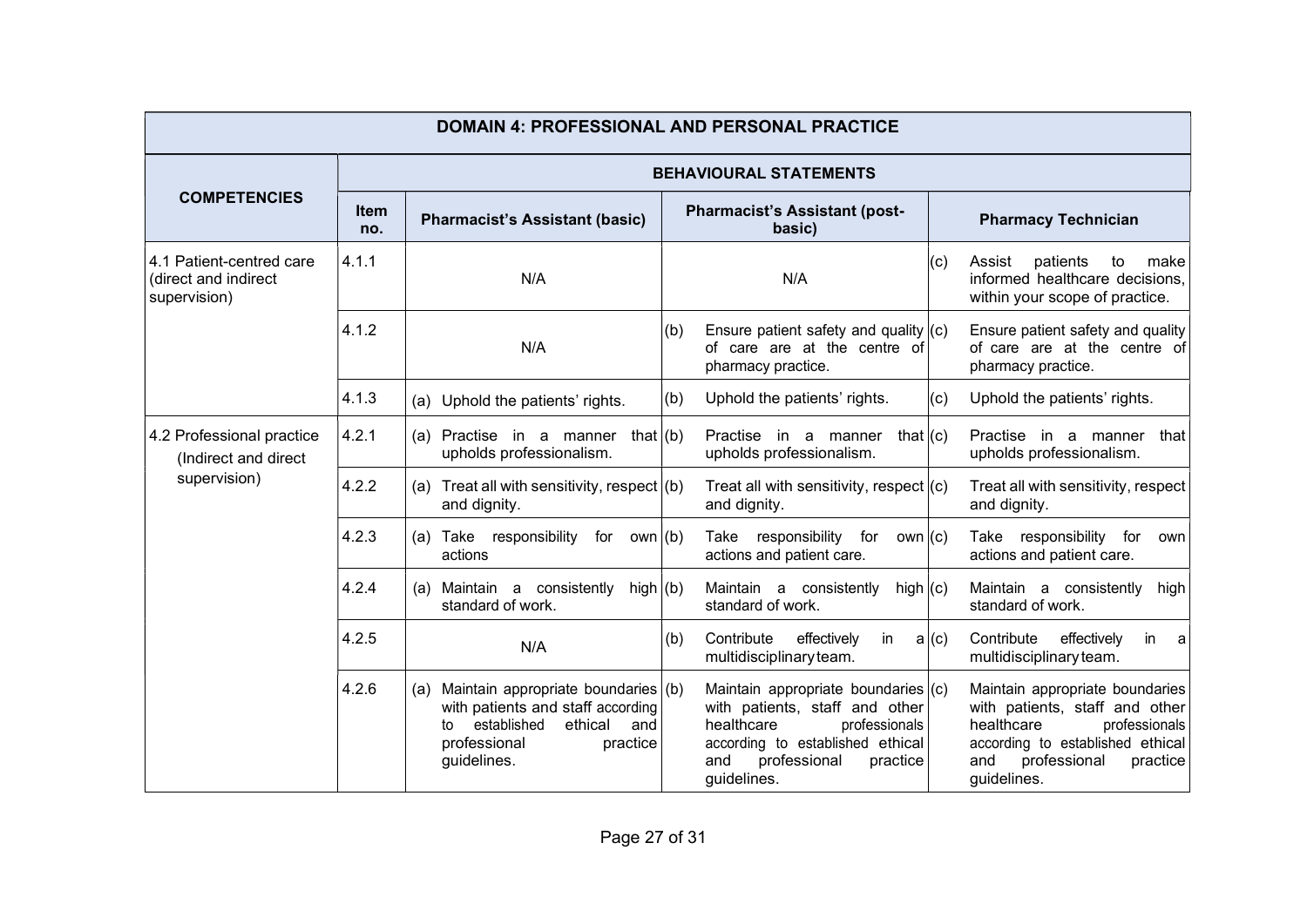| <b>DOMAIN 4: PROFESSIONAL AND PERSONAL PRACTICE</b>                          |                    |                                                                                                                                                                              |     |                                                                                                                                                                                        |     |                                                                                                                                                                         |  |  |
|------------------------------------------------------------------------------|--------------------|------------------------------------------------------------------------------------------------------------------------------------------------------------------------------|-----|----------------------------------------------------------------------------------------------------------------------------------------------------------------------------------------|-----|-------------------------------------------------------------------------------------------------------------------------------------------------------------------------|--|--|
|                                                                              |                    | <b>BEHAVIOURAL STATEMENTS</b>                                                                                                                                                |     |                                                                                                                                                                                        |     |                                                                                                                                                                         |  |  |
| <b>COMPETENCIES</b>                                                          | <b>Item</b><br>no. | <b>Pharmacist's Assistant (basic)</b>                                                                                                                                        |     | <b>Pharmacist's Assistant (post-</b><br>basic)                                                                                                                                         |     | <b>Pharmacy Technician</b>                                                                                                                                              |  |  |
|                                                                              | 4.2.7              | (a) Work according to the approved $($ (b)<br>workplace standard operating<br>procedures and policies.                                                                       |     | Work according to the approved $ (c)$<br>workplace standard operating<br>procedures and policies.                                                                                      |     | Work according to the approved<br>workplace standard operating<br>procedures and policies.                                                                              |  |  |
|                                                                              | 4.2.8              | N/A                                                                                                                                                                          | (b) | Indirect supervision:<br>demonstrate time management skills                                                                                                                            | (c) | Indirect supervision:<br>Prioritise and organise workflow and Prioritise and organise workflow and<br>demonstrate time management skills                                |  |  |
|                                                                              | 4.2.9              | N/A                                                                                                                                                                          | (b) | Submit patient prescription claims $(c)$<br>to health funders                                                                                                                          |     | Submit<br>patient prescription<br>claims to health funders.                                                                                                             |  |  |
| $ 4.3$ Ethical and legal<br>practice<br>(Indirect and direct<br>supervision) | 4.3.1              | (a) Apply the applicable parts of the $ (b)$<br>Pharmacy Act (No. 53 of 1974)<br>and the Medicines and Related<br>Substances Act (No. 101 of<br>1965) in daily practice.     |     | Apply the Pharmacy Act (No. 53 $ (c)$ )<br>of 1974), the Medicines and<br>Related Substances Act (No. 101<br>of 1965) and any other applicable<br>legislation in daily practice.       |     | Apply the Pharmacy Act (No. 53<br>of 1974), the Medicines and<br>Related Substances Act (No. 101<br>of 1965) and any other applicable<br>legislation in daily practice. |  |  |
|                                                                              | 4.3.2              | (a) Practise within the scope of $ (b)$<br>Pharmacist's<br>of a<br>practice<br>Assistant (basic), recognising<br>limitations of personal<br>own<br>competency and expertise. |     | Practise within the scope of $ (c)$<br>Pharmacist's<br>practice<br>of a<br>Assistant<br>(post-basic),<br>recognising own limitations of<br>personal<br>competency<br>and<br>expertise. |     | Practise within the scope of<br>Pharmacy<br>practice<br>of<br>a<br>Technician, recognising own<br>limitations<br>of<br>personal<br>competency and expertise.            |  |  |
|                                                                              | 4.3.3              | with<br>professional $(b)$<br>(a) Comply<br>indemnity requirements.                                                                                                          |     | with<br>Comply<br>professional $ (c)$<br>indemnity requirements.                                                                                                                       |     | with<br>professional<br>Comply<br>indemnity requirements.                                                                                                               |  |  |
|                                                                              | 4.3.4              | (a) Practise and adhere to the $(b)$<br>obligations of a Pharmacist's<br>Assistant (basic) in terms of the<br>principles of the statutory Code                               |     | Practise and adhere to the $ (c)$<br>obligations of a Pharmacist's<br>Assistant (post-basic) in terms<br>of the principles of the statutory                                            |     | Practise and adhere to the<br>obligations of a Pharmacy<br>Technician in terms of the<br>principles of the statutory Code                                               |  |  |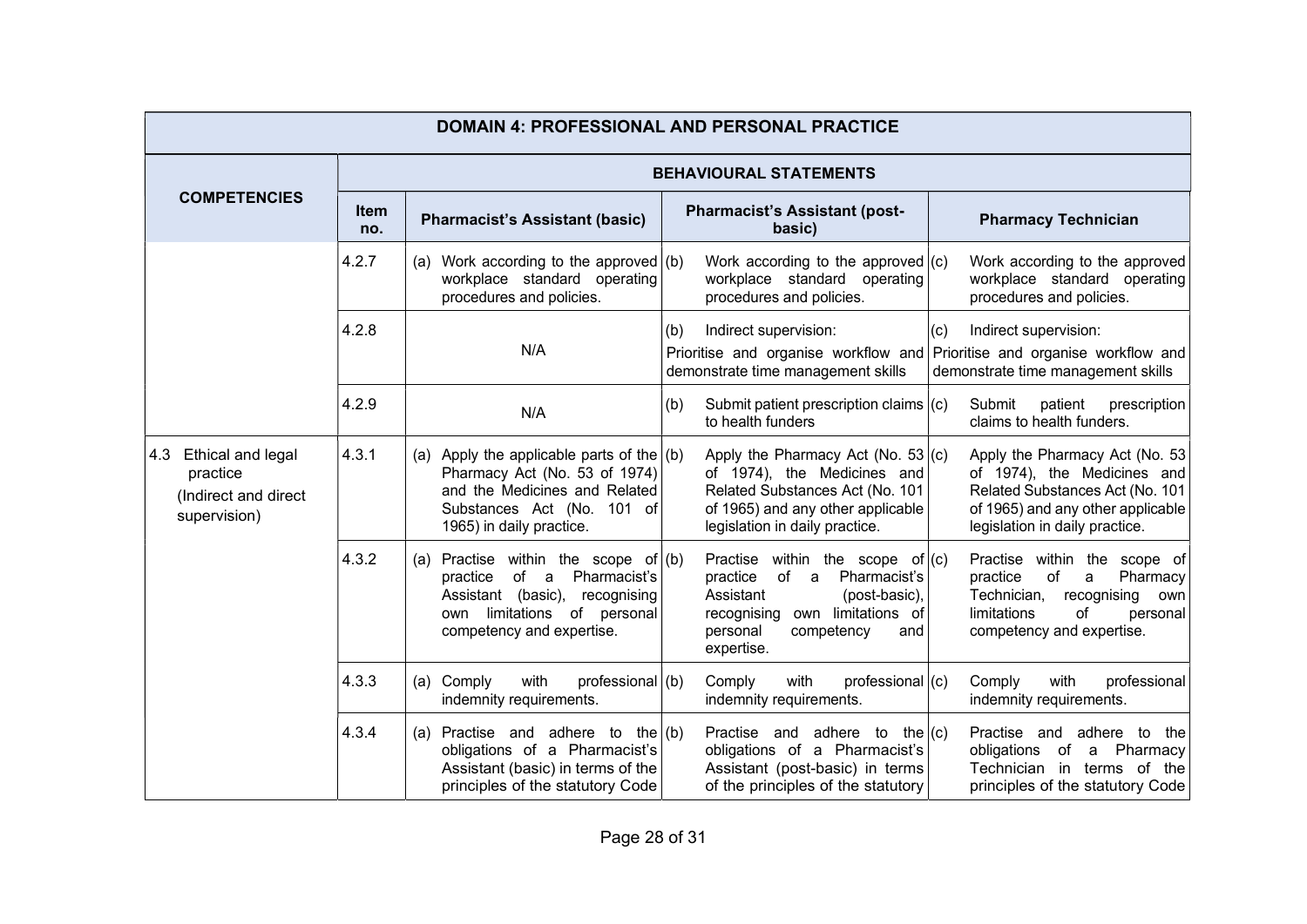| <b>DOMAIN 4: PROFESSIONAL AND PERSONAL PRACTICE</b>                      |                                                             |                                                                                                                                                                     |                                                                                                                                                                |                                                                                                                                                    |  |  |  |  |
|--------------------------------------------------------------------------|-------------------------------------------------------------|---------------------------------------------------------------------------------------------------------------------------------------------------------------------|----------------------------------------------------------------------------------------------------------------------------------------------------------------|----------------------------------------------------------------------------------------------------------------------------------------------------|--|--|--|--|
|                                                                          | <b>BEHAVIOURAL STATEMENTS</b>                               |                                                                                                                                                                     |                                                                                                                                                                |                                                                                                                                                    |  |  |  |  |
| <b>COMPETENCIES</b>                                                      | <b>Item</b><br><b>Pharmacist's Assistant (basic)</b><br>no. |                                                                                                                                                                     | <b>Pharmacist's Assistant (post-</b><br>basic)                                                                                                                 | <b>Pharmacy Technician</b>                                                                                                                         |  |  |  |  |
|                                                                          |                                                             | of Conduct for pharmacists and<br>other persons registered in<br>terms of the Pharmacy Act.                                                                         | Code<br>of<br>Conduct<br>for<br>pharmacists and other persons<br>registered in terms of the<br>Pharmacy Act.                                                   | of Conduct for pharmacists and<br>other persons registered in<br>terms of the Pharmacy Act.                                                        |  |  |  |  |
| 4.4 Continuing professional<br>development<br>(Indirect and direct       | 4.4.1                                                       | Incorporate the principles of $(b)$<br>(a)<br>life-long learning into daily<br>practice.                                                                            | Incorporate the principles of life- $ (c)$<br>long learning into daily practice.                                                                               | Incorporate the principles of<br>life-long learning into daily<br>practice.                                                                        |  |  |  |  |
| supervision)                                                             | 4.4.2                                                       | (a) Reflect on personal practice $(6)$<br>and skills and identify and<br>address learning needs.                                                                    | Reflect on personal practice and $ $ (c)<br>skills and identify and address<br>learning needs.                                                                 | Reflect on personal practice<br>and skills and identify and<br>address learning needs.                                                             |  |  |  |  |
|                                                                          | 4.4.3                                                       | Take personal responsibility for $($ b $)$<br>(a)<br>engaging in CPD to achieve<br>professional development goals,<br>and document CPD activities<br>appropriately. | Take personal responsibility for $ c\rangle$<br>engaging in CPD to achieve<br>professional development goals,<br>and document CPD activities<br>appropriately. | Take personal responsibility for<br>engaging in CPD to achieve<br>professional development goals,<br>and document CPD activities<br>appropriately. |  |  |  |  |
| 4.5 Leadership<br>(Indirect and direct<br>supervision)                   | 4.5.1                                                       | Build professional credibility and $(b)$<br>(a)<br>portray the profession in a<br>positive light.                                                                   | Build professional credibility and $(c)$<br>portray the profession in a<br>positive light.                                                                     | Build professional credibility and<br>portray the profession in a<br>positive light.                                                               |  |  |  |  |
|                                                                          | 4.5.2                                                       | N/A                                                                                                                                                                 | N/A                                                                                                                                                            | Provide<br>(c)<br>appropriate<br>supervision and mentoring to<br>other<br>pharmacy<br>support<br>personnel.                                        |  |  |  |  |
| 4.6 Collaborative practice 4.6.1<br>(Indirect and direct<br>supervision) |                                                             | N/A                                                                                                                                                                 | Practice in a multidisciplinary team $(c)$<br>(b)<br>with cognisance of the roles and<br>services<br>delivered<br>by<br>healthcare and other related           | Practice in a multidisciplinary<br>team with cognisance of the<br>roles and services delivered by<br>healthcare and other related                  |  |  |  |  |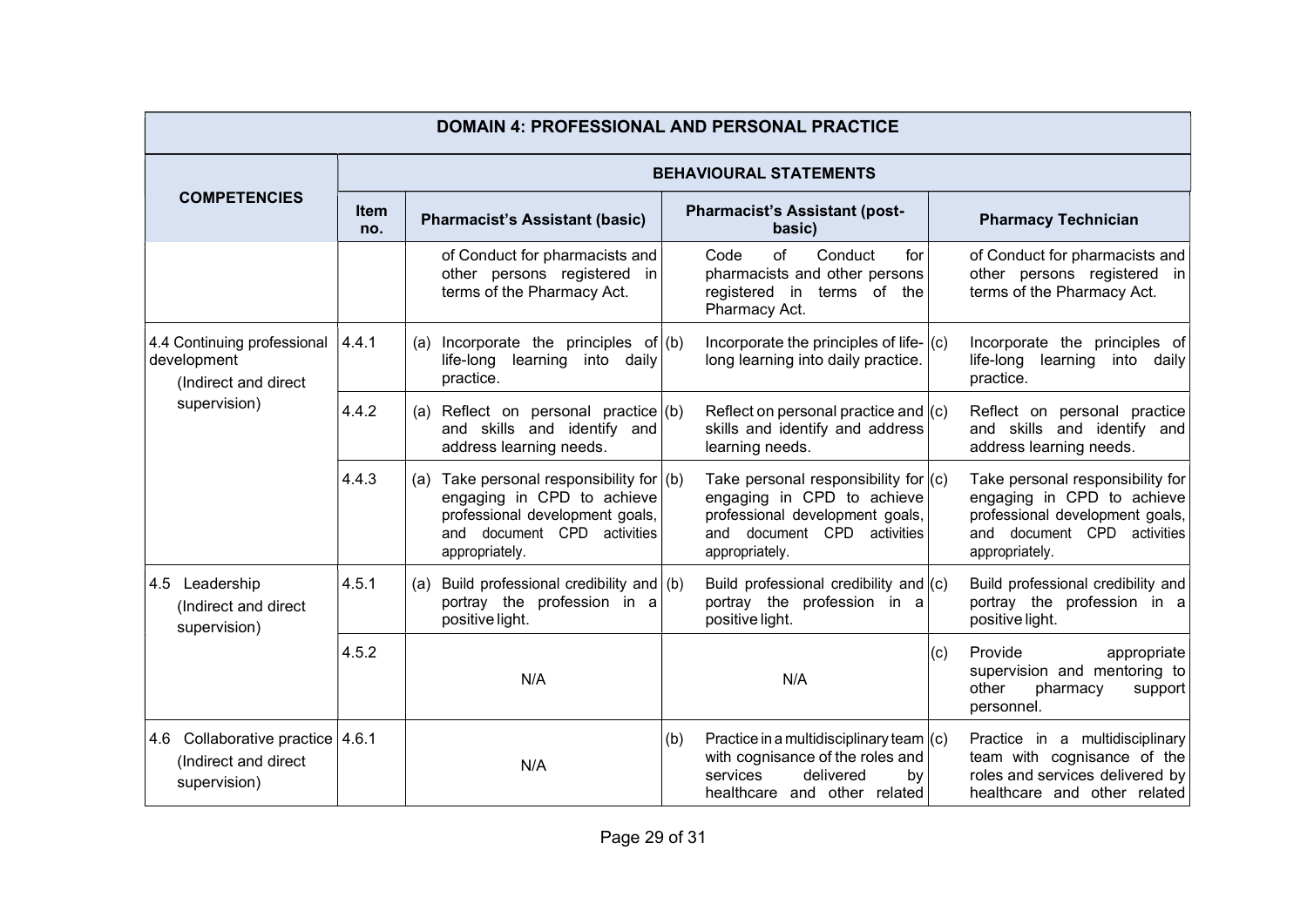| <b>DOMAIN 4: PROFESSIONAL AND PERSONAL PRACTICE</b> |                               |                                                                                                                               |                                                                                                      |                                                                                                |  |  |  |
|-----------------------------------------------------|-------------------------------|-------------------------------------------------------------------------------------------------------------------------------|------------------------------------------------------------------------------------------------------|------------------------------------------------------------------------------------------------|--|--|--|
|                                                     | <b>BEHAVIOURAL STATEMENTS</b> |                                                                                                                               |                                                                                                      |                                                                                                |  |  |  |
| <b>COMPETENCIES</b>                                 | <b>Item</b><br>no.            | <b>Pharmacist's Assistant (basic)</b>                                                                                         | <b>Pharmacist's Assistant (post-</b><br>basic)                                                       | <b>Pharmacy Technician</b>                                                                     |  |  |  |
|                                                     |                               |                                                                                                                               | professionals.                                                                                       | professionals.                                                                                 |  |  |  |
| 4.7 Self-management<br>(Indirect and direct         | 4.7.1                         | Work in an organised<br>and $ (b) $<br>(a)<br>efficient manner.                                                               | Work in an organised and efficient $(c)$<br>manner.                                                  | Work in<br>an organised<br>and<br>efficient manner.                                            |  |  |  |
| supervision)                                        | 4.7.2                         | work $(b)$<br>Ensure<br>(a)<br>time<br>and<br>appropriately<br>processes<br>are<br>prioritised<br>planned,<br>and<br>managed. | Ensure time and work processes $(c)$<br>appropriately<br>planned,<br>are<br>prioritised and managed. | Ensure time and work processes<br>appropriately<br>planned,<br>are<br>prioritised and managed. |  |  |  |
|                                                     | 4.7.3                         | Take appropriate responsibility $(6)$<br>(a)<br>in the workplace.                                                             | Take appropriate responsibility in $(c)$<br>the workplace.                                           | Take appropriate responsibility in<br>the workplace.                                           |  |  |  |
|                                                     | 4.7.4                         | and $(b)$<br>Ensure<br>punctuality<br>(a)<br>reliability.                                                                     | Ensure punctuality and reliability.                                                                  | (c)<br>Ensure punctuality and reliability.                                                     |  |  |  |
|                                                     | 4.7.5                         | Participate<br>change $ $ (b)<br>(a)<br>in.<br>management processes within<br>the team                                        | Participate<br>change $(c)$<br>in.<br>management processes within<br>the team                        | Participate<br>change<br>in.<br>management processes within<br>the team                        |  |  |  |